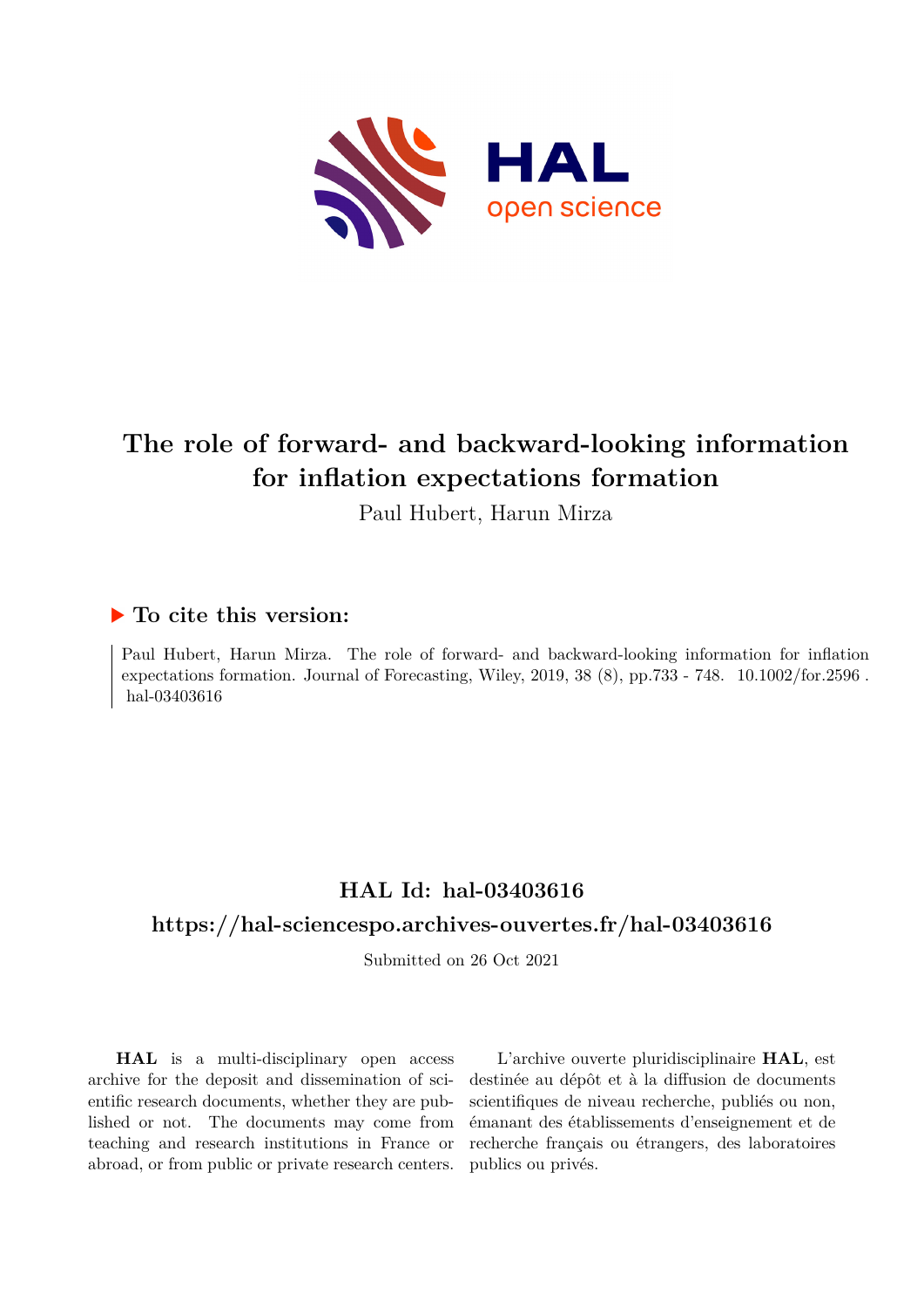DOI: [10.1002/for.2596](https://doi.org/10.1002/for.2596)



# **The role of forward- and backward-looking information for inflation expectations formation**

Paul Hubert<sup>1</sup> | Harun Mirza<sup>[2](https://orcid.org/0000-0002-9361-5754)</sup><sup>D</sup>

1Sciences Po–OFCE, Paris, France 2European Central Bank, Frankfurt, Germany

#### **Correspondence**

Paul Hubert, Sciences Po–OFCE, 10 place de Catalogne, 75014 Paris, France. Email: paul.hubert@sciencespo.fr

**Funding information** European Union Seventh Framework Programme, Grant/Award Number: 320278

## **Abstract**

Assuming that private forecasters learn inflation dynamics to form their inflation expectations and that they believe a hybrid New Keynesian Phillips curve (NKPC) to capture the true data-generating process of inflation, we aim at establishing the role of backward- and forward-looking information in the inflation expectation formation process. We find that longer term expectations are crucial in shaping shorter horizon expectations. While the influence of backward-looking information seems to diminish over time, we do not find evidence of a structural break in the expectation formation process of professional forecasters. Our results further suggest that the weight put on longer term expectations does not solely reflect a mean-reverting process to trend inflation. Rather, it might also capture beliefs about the central bank's long-run inflation target and its credibility to achieve inflation stabilization.

#### **KEYWORDS**

inflation, new keynesian phillips curve, survey expectations

# **1 INTRODUCTION**

Private expectations regarding future economic developments influence current decisions about wages, savings and investments, and concurrently, policy decisions. In recent years there has been an increasing interest in explaining the private inflation expectations formation process by departing from the full information rational expectations hypothesis.<sup>1</sup> Another strand of literature has focused on inflation dynamics and the role of private expectations in estimating New Keynesian Phillips curves  $(NKPC).<sup>2</sup>$ 

The objective of this paper is to investigate inflation expectation dynamics, not inflation dynamics. We build on the result that the NKPC is a robust representation of how inflation evolves. By bridging these two strands of literature, this paper aims to document the role of backwardand forward-looking information in inflation expectation dynamics and investigates the role of longer term private inflation expectations in determining shorter term inflation expectations. Assuming that professional forecasters learn the dynamics of inflation to form their inflation expectations and that they believe the reduced-form hybrid

<sup>1</sup>Within this literature, Mankiw and Reis (2002) propose a sticky-information model, while Sims (2003), as well as Moscarini (2004) or Mackowiak and Wiederholt (2009) focus on partial and noisy information models. In both types of model, a fraction of the information set used by private agents is backward looking—that is, based on past information. Carroll (2003), Mankiw, Reis, and Wolfers (2003), Pesaran and Weale (2006), Branch (2007), Nunes (2009), Andrade and Le Bihan (2013), Coibion (2010), and Coibion and Gorodnichenko (2012, 2015a) provide empirical evidence based on survey data to characterize and distinguish these types of models.

<sup>2</sup>Roberts (1995, 1997), Galí and Gertler (1999), Rudd and Whelan (2005), Nunes (2010), and Adam and Padula (2011, among others, assess the relative weights of forward- and backward-looking components of inflation. The latter may play a role due to a share of "backward-looking" firms that do not reoptimize their prices but set them according to a rule of thumb (see, e.g., Steinsson, 2003) or index them to lagged inflation as in Galí and Gertler (1999) or Christiano, Eichenbaum, and Evans (2005).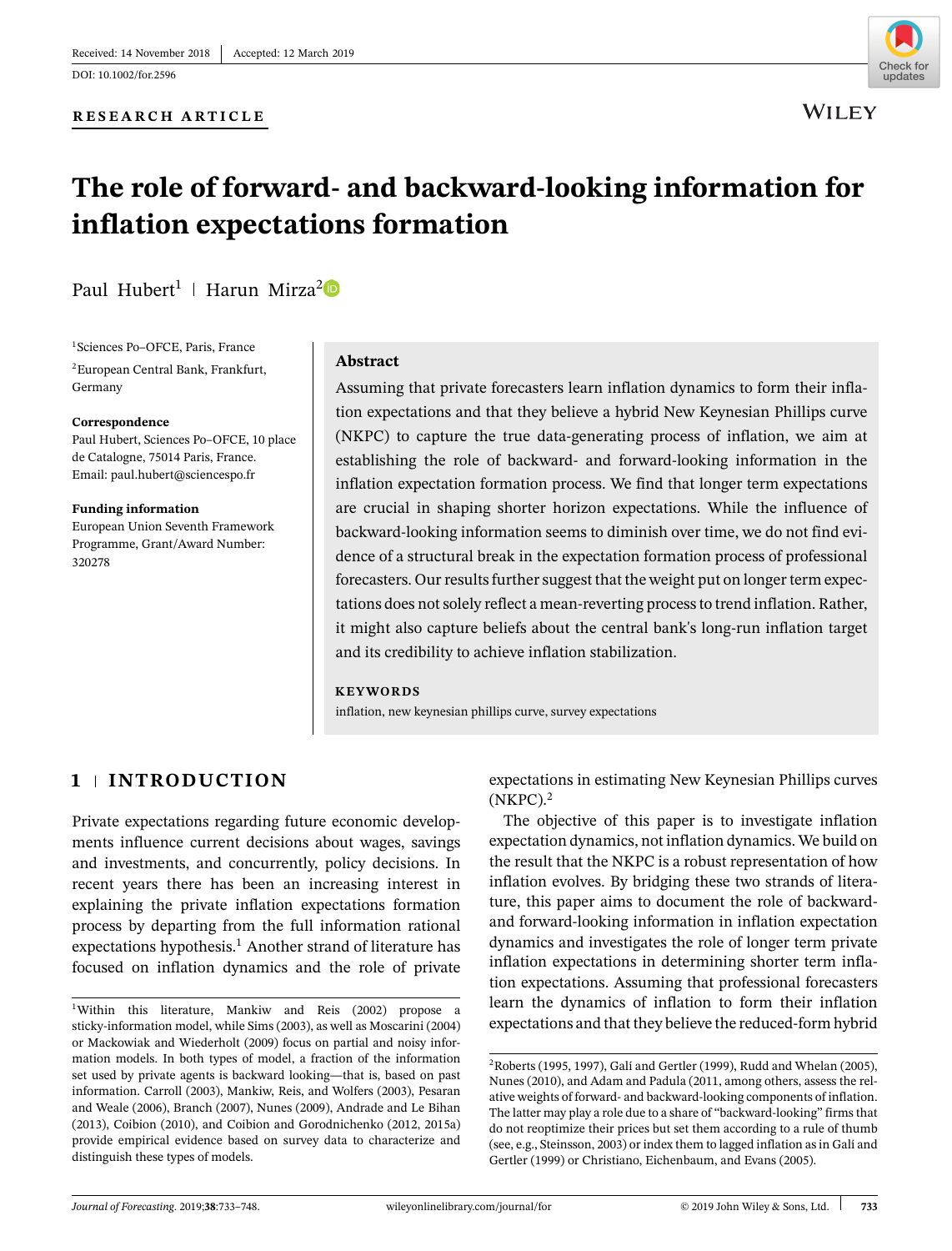734 WILEY-

NKPC captures the true data-generating process of inflation dynamics, our contribution to the literature is to propose an NKPC-based inflation expectations formation equation. We then assess whether and by how much professional forecasters' inflation expectations are driven by forward-looking information (i.e., further-ahead expectations) or backward-looking information (i.e., past realized or perceived inflation).

Three papers have opened this line of research. Lanne, Luoma, and Luoto (2009) find that inflation expectations are consistent with a sticky-information model where a proportion of households base their expectations on past inflation. Pfajfar and Santoro (2010) show that the distribution of professional forecasts might be explained by three different expectation formation processes: a static or highly autoregressive process, a nearly rational approach, and adaptive learning and sticky information models. Cornea-Madeira, Hommes, and Massaro (2017) find time variation and heterogeneity in the type of expectations formation with evolutionary switching between backwardand forward-looking behavior.

Estimating these forward- and backward-looking parameters matters for understanding how private expectations are formed and how policymakers can anchor them. Optimal monetary policy is determined by the degree of price stickiness (see, e.g., Erceg, Henderson, & Levin, 2000; Steinsson, 2003) and by the expectations formation process—that is, whether professional forecasters use up-to-date information about the state of the economy or continue using their previous plans and set prices based on outdated information (see, e.g., Ball, Mankiw, & Reis, 2005; Reis, 2009). Therefore, the real effects of monetary policy and policy recommendations depend on the speed of price adjustments, which in turn depend on the (in)completeness of information and/or the degree of backward- and forward-lookingness of price setters and inflation forecasts.

We estimate our NKPC-based inflation expectations formation equation on US data, for which survey expectations of the gross domestic product (GDP) deflator from the Survey of Professional Forecasters (SPF) are fixed-horizon forecasts and available on a long time span—that is, from 1968:Q4. We test the robustness of our results using various variables for marginal costs, including a constructed measure of the output gap. Finally, we also assess whether relative weights have varied across time, differ with the forecasting horizons, and whether longer term expectations could be seen as a proxy for trend inflation.

We provide original evidence that longer term inflation expectations are crucial in determining shorter horizon inflation expectations.3 First, professional forecasters put relatively more weight on forward-looking information whereas the weight put on past information is significant but quite small. Second, we find that the estimated parameter of forward-looking information tends to increase over time, while there is no structural break. Though still significant, the influence of backward-looking information seems to diminish over time. We also find that these results are stable when the forecasting horizon varies or when we consider further-ahead horizons for forward-looking information. Our results further suggest that longer-term expectations should not be seen as a proxy for trend inflation. Third, the coefficients are similar to those found in the literature estimating the actual NKPC, which suggests that professional forecasters may use this relationship to form their own inflation expectations.4

These results are related to Ang, Bekaert, and Wei (2007) and Cecchetti, Hooper, Kasman, Schoenholtz, and Watson (2007). They provide evidence that survey expectations have a good forecasting performance that stems from survey respondents' ability to anticipate structural change. One reason why professional forecasters use further-ahead expectations—information at horizons further ahead than the forecasting horizon—to form their expectations could thus be that further-ahead expectations might be seen as a representation of the long-run beliefs about the central bank inflation target and about the central bank credibility to achieve inflation stabilization. The fact that the weight on forward-looking (backward) information has an upward (downward) dynamic echoes back to Coibion and Gorodnichenko (2015b) and the "anchored expectations" hypothesis of Bernanke (2010), that the credibility of the Federal Reserve is such that neither high inflation nor deflation is seen as a plausible outcome so actual inflation, and short-run inflation expectations remain stable through expectational effects. z The two main implications of these results for policymakers are, first, that anchoring medium- or long-term expectations enables anchoring shorter term expectations and, second, that professional forecasters' expectations still depend (in part) on past information. Importantly, it appears that the expectation formation process is relatively stable over time. Besides, the estimated parameters may serve for calibrating macroeconomic models in which private expectations

<sup>&</sup>lt;sup>3</sup>This result is found to be robust to specification tests, to the exclusion of the financial crisis and post-2007 data, to the use of real-time data, to generalized method of moments (GMM) estimation, to various measures of marginal costs, and to the inclusion of potentially relevant additional variables.

<sup>4</sup>Mavroeidis, Plagborg-Moller, and Stock (2014) and Coibion, Gorodnichenko, and Kamdar (2018) survey empirical evidence on the actual NKPC and find a vast set of results. Our estimated coefficients for the NKPC-based equation are in the mode region of the distribution of all point estimates they report.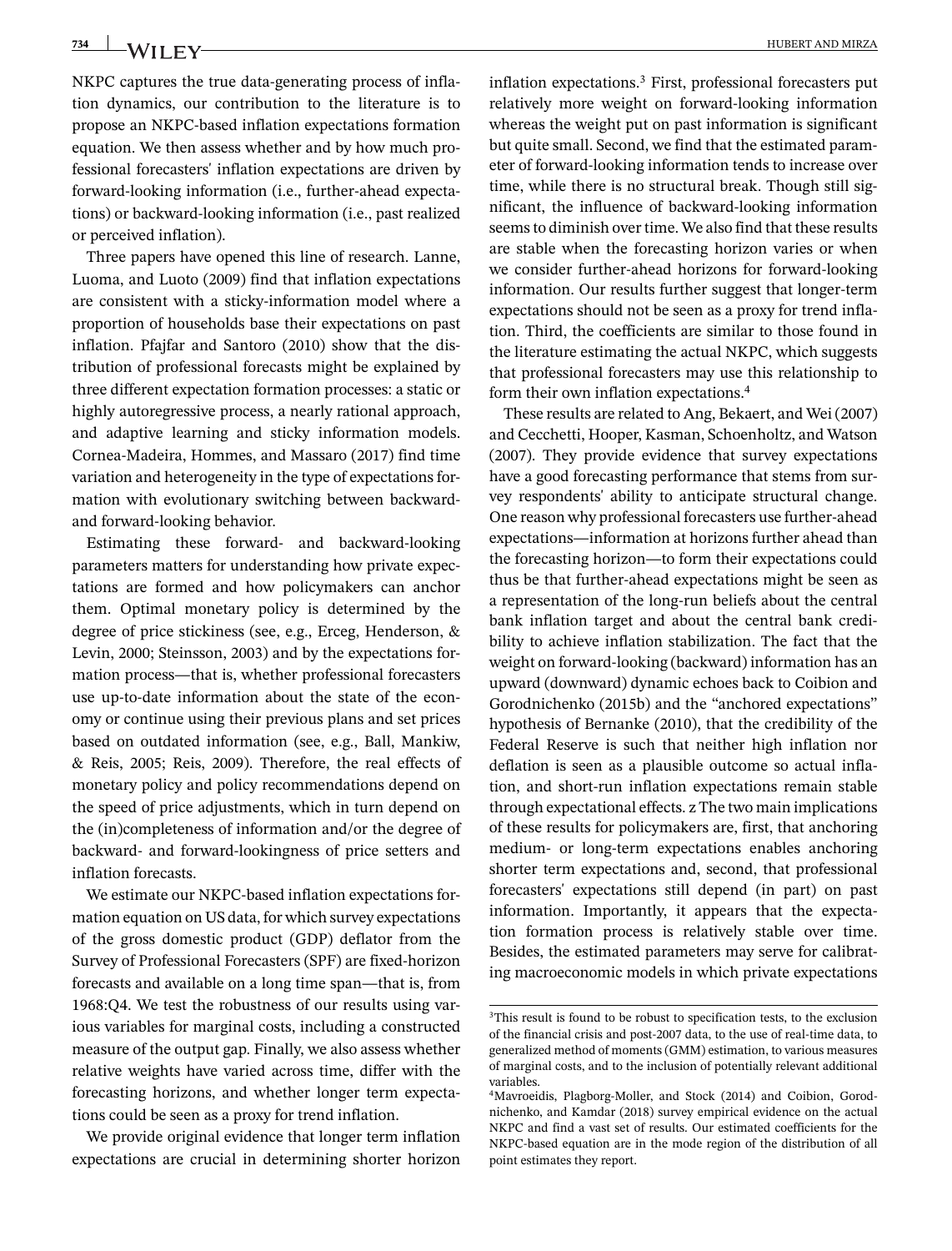are not solely forward looking. Finally, it appears that professional forecasters form their inflation expectations on the grounds of the hybrid NKPC.

The rest of the paper is organized as follows. Section 2 describes the methodology and data. Section 3 reports the empirical analysis, while Section 4 aims to characterize forward-looking information. Section 5 concludes.

## **2 EMPIRICAL STRATEGY**

## **2.1 Framework**

Galí and Gertler (1999) propose a hybrid NKPC of the following form, where  $\pi_t$  is the inflation rate,  $\mathbb{E}_t \pi_{t+1}$  is expected future inflation, and  $mc<sub>t</sub>$  is a measure of marginal costs:

$$
\pi_t = \lambda m c_t + \gamma_f \mathbb{E}_t \pi_{t+1} + \gamma_b \pi_{t-1}.
$$
 (1)

The equation derives from a New Keynesian model with staggered price setting á la Calvo, where a fraction of firms set their prices using the lagged aggregate inflation rate,  $\gamma_f$ and  $\gamma$ <sub>b</sub> being the weights on the forward-looking and the backward-looking variable, respectively.

Under the assumption of unbiased expectations and in the case of current-quarter expectations, it holds that  $\pi_t$  =  $\mathbb{E}_{t}\pi_{t}+\epsilon_{t}$ , where the error term  $\epsilon_{t}$  has zero mean.<sup>56</sup> Combining these two equations yields the following NKPC-based inflation expectations formation equation:

$$
\mathbb{E}_t \pi_t = \lambda m c_t + \gamma_f \mathbb{E}_t \pi_{t+1} + \gamma_b \pi_{t-1} - \epsilon_t.
$$
 (2)

We use the output gap  $x_t$  as a proxy for marginal costs (as is common in the literature; see, for example, Fuhrer & Moore, 1995; Woodford, 2003), and we measure expected inflation by survey expectations, as is often done in the literature on Phillips curve estimations (see; Adam & Padula, 2011; Nunes, 2009) or on monetary policy rules (see, e.g., Orphanides, 2001). We thus estimate the following equation, where  $\mathcal{S}_t$  represents inflation expectations collected from a survey of forecasters:

$$
\mathbb{S}_t \pi_t = \delta x_t + \beta_f \mathbb{S}_t \pi_{t+1} + \beta_b \pi_{t-1} + \nu_t, \tag{3}
$$

and where the error term  $v_t = u_t - \epsilon_t$  has zero mean, and it is not restricted otherwise such as the estimated measurement error  $u_t$ <sup>7</sup>

This approach is different but related to the study by Smith (2009), which proposes a forecast pooling method that improves statistical fit compared to GMM estimation of the NKPC but not dramatically compared to the use of surveys, whereas Nunes' (2010) different pooling approach gives less weight to surveys, while they still appear as a key ingredient of the information set of price-setters. Finally, Kozicki and Tinsley (2012) develop a model of expected inflation using survey forecasts to capture shifts in structural changes, while Brissimis and Magginas (2008) use survey forecasts to explain inflation dynamics.

Our empirical model is derived from a monopolistic price-setting environment with homogeneous agents as in Adam and Padula (2011), where rational expectations are substituted by the median of forecasters' subjective expectations. We then obtain the dynamics of inflation expectations by combining the process explaining inflation dynamics and the property that the median of forecasters' subjective expectations is unbiased as shown, for example, by Thomas (1999), Croushore (2010), or Smith (2009).

#### **2.2 Data**

We focus on quarterly US data for which GDP deflator forecasts from the SPF are available on a fixed-horizon scheme8 and for a long time span: 1968;Q4–2017;Q1. We use the median of individual responses as our baseline. Figure 1 plots SPF inflation expectations at the current horizon (nowcast) and the one-quarter-ahead horizon for the GDP deflator. These different measures show similar statistical properties in terms of persistence. Consistent with US inflation history, inflation expectations followed the disinflation path during the 1980s, while they have seemed anchored around 2% ever since.

The output gap is computed based on the Congressional Budget Office (CBO)'s assessment of the real potential GDP. For robustness, we also compute a filtered version of real GDP. We use the one-sided Christiano–Fitzgerald (CF) random walk band-pass filter under the common assumption of a business cycle duration of 6 up to 32

<sup>5</sup>We precede our empirical analysis with tests of the hypothesis that survey expectations are unbiased. The results of these tests are presented in Table A2 in the Appendix. To account for potential bias in expectations, we estimate all models with a constant  $\alpha$ , verifying that it is insignificant. <sup>6</sup>This specification is different from rational expectations, for which three additional assumptions would be required:  $\epsilon_t$  is normally distributed, not serially correlated, and uncorrelated with all past information (any variable dated *t* or earlier); see, for example, Andolfatto, Hendry, and Moran (2008) for a discussion of rational expectations.

<sup>7</sup>We later analyze whether endogeneity may be an issue in this specification, so that the error term  $v_t$  would be correlated with the expectation term; see Table A4.

<sup>8</sup>An advantage of fixed-horizon forecasts compared to fixed-event forecasts is that the latter have a decreasing forecasting horizon in each calendar year. One might thus consider this variable as not being drawn from the same stochastic process which introduces heteroskedasticity in the estimation process.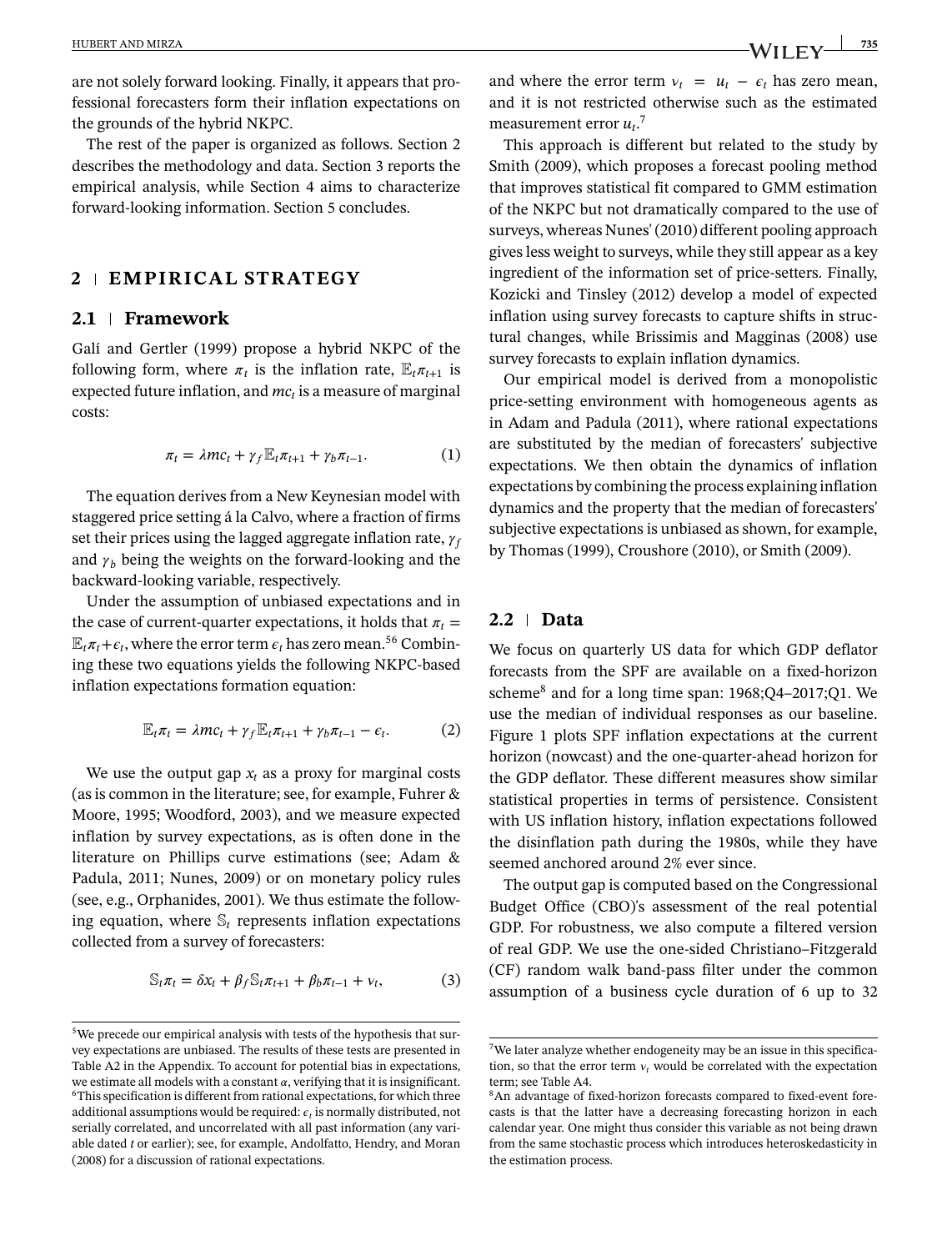

**FIGURE 1** Survey expectations and actual PGDP. This figure shows SPF expectations for the GDP deflator and its actual values. SPF\_PGDP\_T is the nowcast of the GDP deflator, SPF\_PGDP\_T+1 is the one-quarter-ahead forecast and PGDP is the actual GDP deflator measured with final data [Colour figure can be viewed at [wileyonlinelibrary.com\]](http://wileyonlinelibrary.com)

quarters (see; Christiano & Fitzgerald, 2003).<sup>9</sup> To further check the robustness of the results we also use other marginal cost measures frequently considered in the literature: namely, unit labor costs, labor share, the unemployment gap (also based on the CBO's estimate of the NAIRU), inventories, industrial production index, and capacity utilization.

Further, we evaluate our models with real-time data to examine whether results are different with respect to the use of final revised data. The SPF survey and other real-time data come from the Federal Reserve of Philadelphia, while final data are from the FRED database. See Table A1 in the Data Appendix for more details.

# **3 FORWARD VERSUS BACKWARD-LOOKING INFORMATION**

## **3.1 Baseline results**

We present ordinary least squares (OLS) estimates of Equation 3 in Table 1. We compute heteroskedasticity and autocorrelation robust Newey–West standard errors, assuming that the autocorrelation dies out after four quarters.10 The coefficients on the forward- and backward-looking element of the inflation expectations formation process are estimated to be 0.76 and 0.25, respectively. This means that forward-looking

expectations dominate the formation process, while the backward-looking part is still significant. This outcome is consistent with the literature focusing on the expectations formation process, which finds a role—small but significant—for backward-looking behavior as in Lanne et al. (2009) or Pfajfar and Santoro (2010). The resulting coefficients are also similar to those found in the literature on estimations of the actual NKPC (see, e.g., Galí & Gertler, 1999; Mavroeidis et al., 2014; Nunes, 2010; Woodford, 2003). This suggests that forecasters may form their predictions on the grounds of the NKPC assuming that it properly captures inflation dynamics.11 In line with the NKPC literature we evaluate the hypothesis that the weights on the backward- and the forward-looking element add up to one by means of a partial *F* test. The null hypothesis cannot be rejected, consistent with other studies findings for the actual NKPC (Galí & Gertler, 1999; Woodford, 2003).

The coefficient on the output gap is negative and significant. The negative sign on the output gap coefficient might be a surprise on theoretical grounds, while it is well documented empirically in the NKPC literature (see ; Nunes, 2010; Woodford, 2003). In the Appendix, we test the robustness of the backward- and forward-looking parameters when using alternative marginal cost measures that yield estimates more in line with the theory.

The high  $R^2$  of 0.94 derives, among other things, from the fact that survey expectations of the GDP deflator at different horizons are highly correlated. Given the high correlation among inflation variables and the survey measure, we test for multicollinearity evaluating the uncentered variance inflation factors, and we reject it for the models we analyze in this paper. We also verify that including a con-

<sup>9</sup>Using a one-sided filter means that the estimated output gap does not contain any information about the future which is not available in real time.

<sup>10</sup>The Breusch–Godfrey test indicates the absence of any serial correlation in the error term at different lag lengths for the baseline model (*p*-values of 0.14 at four lags). We nevertheless estimate robust Newey–West standard errors. The choice of lag length corresponds to the Stock and Watson (2007) rule of thumb, which suggests setting it equal to 0.75  $\times$   $T^{\frac{1}{3}}$ (rounded), *T* being the number of observations.

<sup>11</sup>Estimating Equation 3 on a sample ending in 2007:Q3, so excluding the global financial crisis, yields extremely similar results and excludes that these outcomes are driven by the most recent data only.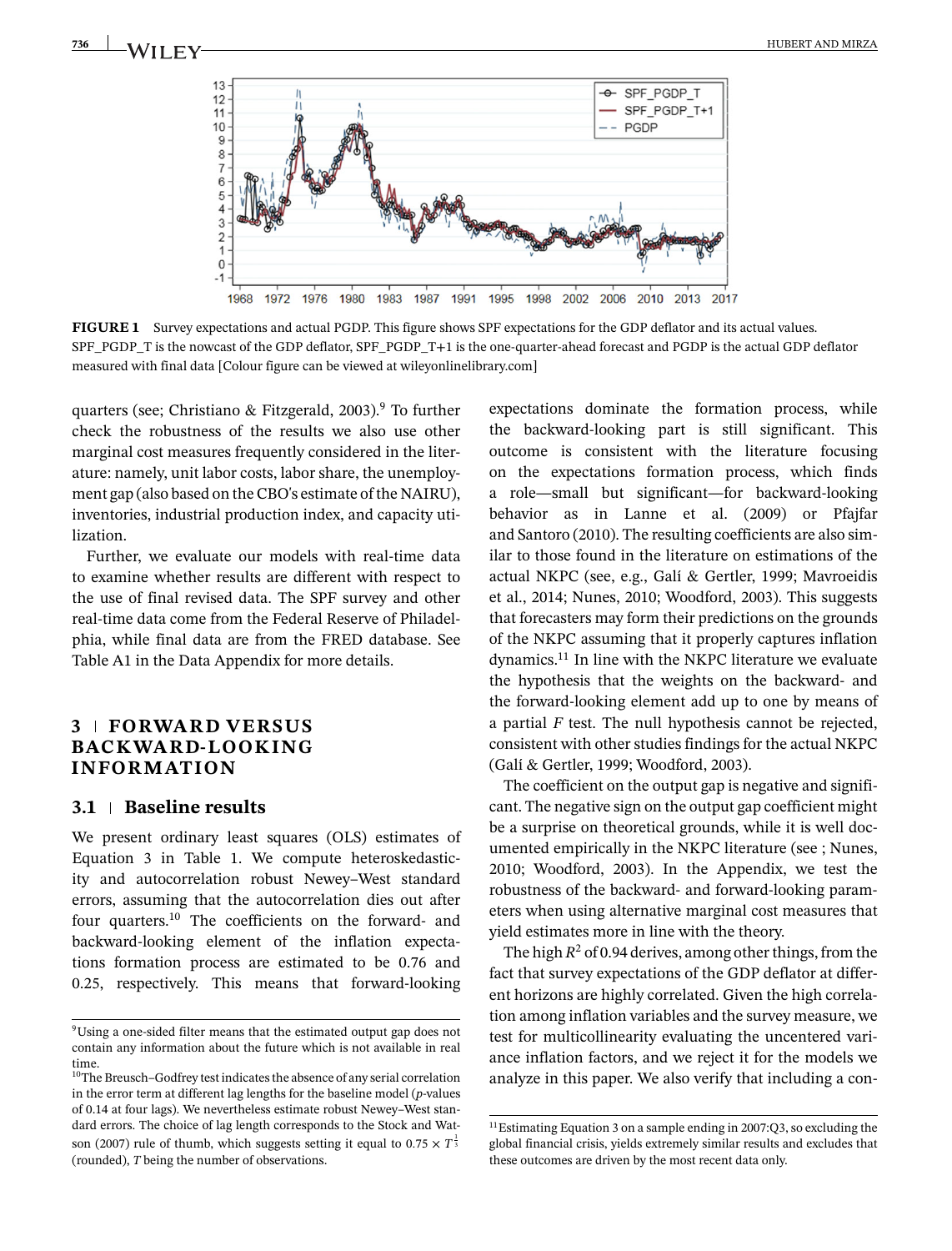|                         | <b>Baseline</b>      | Constrained          | Forward-looking      | <b>Backward-looking</b> |
|-------------------------|----------------------|----------------------|----------------------|-------------------------|
| $\beta_f$               | $0.762***$           | $0.748***$           | $1.029***$           |                         |
|                         | [0.08]               | [0.06]               | [0.03]               |                         |
| $\beta_b$               | $0.249***$           | $0.252***$           |                      | $0.826***$              |
|                         | $[0.07]$             | [0.06]               |                      | $[0.05]$                |
| δ                       | $0.032*$             | $0.032*$             | $0.052**$            | $-0.008$                |
|                         | [0.02]               | [0.02]               | $[0.02]$             | $[0.04]$                |
| Constant                | 0.037                | 0.076                | 0.022                | $0.587***$              |
|                         | [0.09]               | [0.05]               | $[0.13]$             | [0.16]                  |
| N                       | 193                  | 193                  | 194                  | 193                     |
| $R^2$                   | 0.94                 | $\ddot{\phantom{0}}$ | 0.93                 | 0.85                    |
| $\beta_f + \beta_b = 1$ | 0.65                 | $\ddot{\phantom{0}}$ | $\ddot{\phantom{a}}$ | $\ddot{\phantom{0}}$    |
| $\beta_f = 1$           | $\ddot{\phantom{0}}$ |                      | 0.34                 |                         |
| $\beta_h = 1$           | $\ddot{\phantom{0}}$ | $\ddot{\phantom{0}}$ | $\bullet$            | 0.00                    |
| LR test                 |                      |                      | 0.00                 | 0.00                    |

*Note.* Asterisks denote significance at the \*\*\*1%, \*\*5%, and \*10% level. Estimation of Equation 3 (including a constant) is conducted by OLS. Asymptotic Newey–West four lags robust standard errors are in brackets. The "Constrained" approach enforces the following condition:  $\beta_f + \beta_b = 1$ . In this case, Huber–White/sandwich robust standard errors are in brackets. The sample is 1968:Q4–2017:Q1. The bottom three rows report the number of observations, the  $R^2$  of the regression, as well as the *p*-value of an *F* test for the hypothesis that  $\beta_f + \beta_b = 1$ . The next two rows show the *p*-values based on an *F* test for the hypothesis that the given parameter equals one for the alternative models. The following row gives the *p*-value corresponding to an LR test of the alternative model relative to the baseline model.

stant does not improve the fit of the model, as the constant is statistically insignificant.

As is common in the NKPC literature, we further evaluate a model where we constrain the sum of the coefficients  $\beta_f$  and  $\beta_b$  to one (see, e.g., Galí & Gertler, 1999). In this case, standard errors are computed with the Huber–White/sandwich robust variance estimates. The results based on this approach are presented in Table 1 and the estimated parameters are very similar.<sup>12</sup>

We implement a model specification test to assess whether our NKPC-based equation is properly specified. More specifically, we test whether the squared fitted values of our baseline regression are a significant determinant of the dependent variable. The intuition behind the *link* test is that if the model is correctly specified the squared fitted values should have no explanatory power. The *p*-value associated with the squared fitted values is 0.78, suggesting that the present results are not driven by misspecification.

The previous results provide support for our NKPC-based expectations formation model; that is, the fact that the coefficients on the forward- and backward-looking variables are significantly different from zero and in line with NKPC estimates may be interpreted as evidence in favor of this baseline model. As a next step, we compare our baseline model to two major alternative inflation expectations formation processes, namely a purely forward-looking ( $\gamma_h = 0$  in Equation 3) and a purely backward-looking model ( $\gamma_f$  = 0). We present parameter estimates for the alternative models and LR test results in the final columns of Table 1, in order to provide evidence in favor or against these models relative to our baseline. The LR test clearly rejects the reduced models in favor of our baseline NKPC-based inflation expectations formation model.

Turning to the parameter estimates, the purely backward- and the purely forward-looking model perform differently. The latter has an  $R^2$  similar to the baseline case and the coefficient  $\beta_f$  is insignificantly different from one. The former model, on the other hand, has a lower  $R^2$ , with the coefficient  $\beta_f$  being significantly smaller than one, while the constant is large and significant. We interpret these results as the purely forward-looking model approximating our baseline model reasonably well, while the backward-looking model is clearly inferior.<sup>13</sup> At the same time it is worth noting that forward-looking expectations may incorporate information on past developments and thus may implicitly capture some degree of backward-lookingness.

 $12$ Given the constrain put on the estimation, no goodness-of-fit measure is provided as it would have a different interpretation.

<sup>&</sup>lt;sup>13</sup>We also compare our baseline model to an autoregressive model. Performing two nonnested model tests as suggested by Coibion (2010), we find that both our baseline model and the AR model cannot be rejected statistically, while the former is preferred over the alternative. Results are available upon request.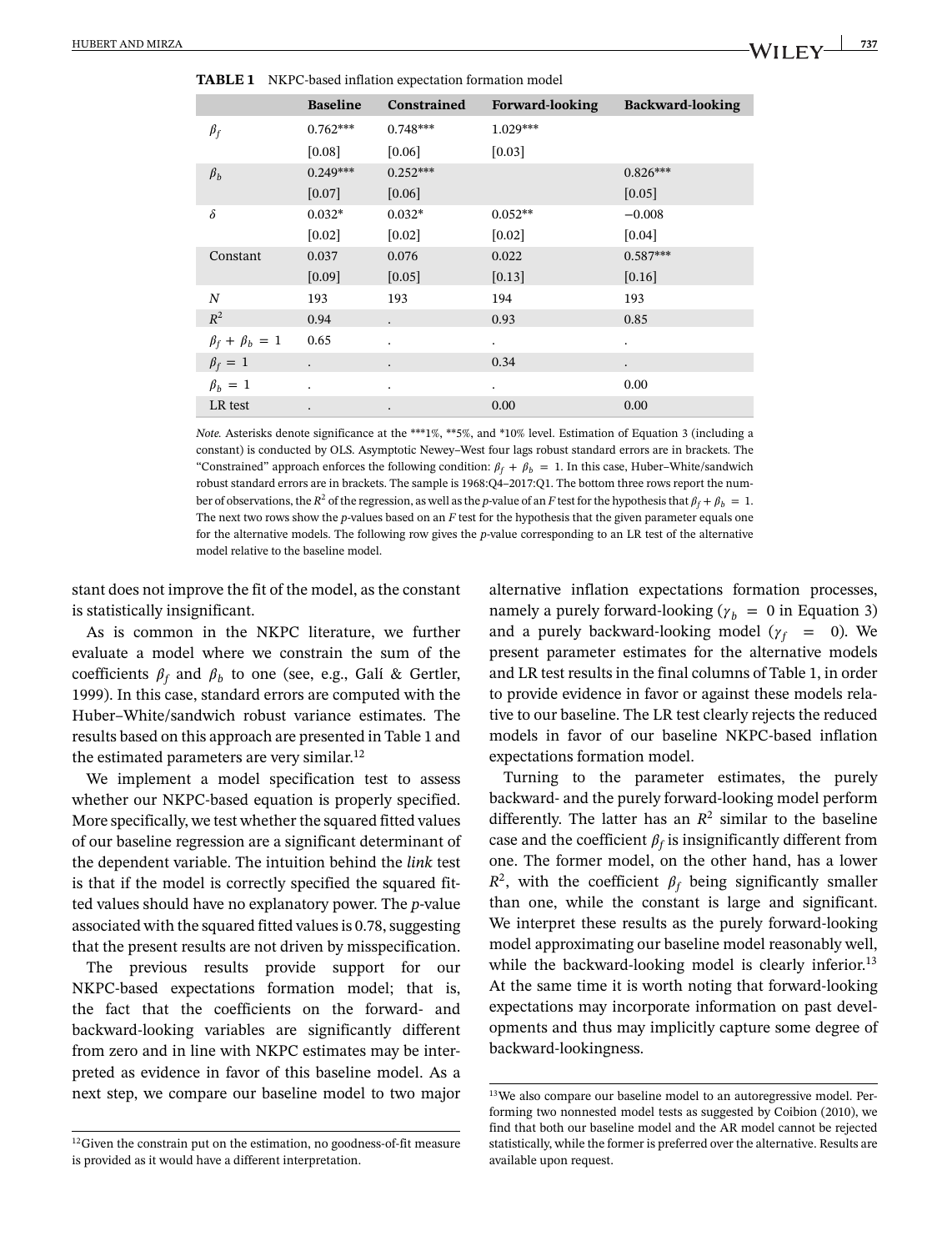These findings square well with the evidence by Coibion and Gorodnichenko (2015a). They argue that deviations from the full-information rational expectations hypothesis are unlikely to be driven by departures from rationality and instead are driven by deviations from the assumption of full information. This is consistent with our finding of a significant lagged inflation rate in the forecasters' expectations formation equation suggesting the presence of informational rigidities in the economy which does not preclude rationality of the forecasters.

# **3.2 Time variation**

In Table 2 we present results for different subsamples that correspond to the monetary regimes in the USA over the last decades: the pre-Volcker disinflation before 1984, the disinflation and Great Moderation from 1984 to 2007, and the post Great Recession after 2007. The forward-looking coefficient is high and significant in the three subsamples but increases over time, from 0.71 to 0.83 and finally 0.88. In contrast to that, the backward-looking coefficient decreases from 0.23 to 0.14. The latter finding could be related to a larger emphasis on backward-looking information when forecasting in the early part of the sample. Studies on the actual NKPC similarly find a larger weight on backward-looking elements in the 1960s and 1970s (see, e.g., Galí & Gertler, 1999).

As shown in the literature, the parameters of the estimated NKPC may display some degree of instability (see, e.g., Inoue & Rossi, 2011) that would not be captured by discrete breaks but through continuous and slow changes. Thus this raises the question whether the dynamics of inflation expectations also exhibit a similar degree of vari-

#### **TABLE 2** Subsamples

|                         | Pre-1984            | 1984-2007  | <b>Post-2007</b> |
|-------------------------|---------------------|------------|------------------|
| $\beta_f$               | $0.729***$          | $0.828***$ | 1.107***         |
|                         | [0.13]              | [0.05]     | [0.25]           |
| $\beta_h$               | $0.283***$          | $0.144***$ | $0.136***$       |
|                         | [0.08]              | [0.04]     | [0.05]           |
| δ                       | $0.072**$           | $-0.011$   | $-0.059*$        |
|                         | [0.03]              | [0.02]     | [0.03]           |
| Constant                | 0.078               | 0.043      | $-0.608$         |
|                         | $\left[0.42\right]$ | [0.14]     | [0.51]           |
| N                       | 60                  | 92         | 41               |
| $R^2$                   | 0.84                | 0.88       | 0.72             |
| $\beta_f + \beta_b = 1$ | 0.87                | 0.60       | 0.32             |

*Note.* Asterisks denote significance at the \*\*\*1%, \*\*5%, and \*10% level. Estimation of Equation 3 (including a constant) is conducted by OLS. Asymptotic Newey–West four lags robust standard errors are in brackets. The sample is 1968:Q4–2017:Q1. The bottom three rows report the number of observations, the  $R^2$  of the regression, as well as the *p*-value of an *F* test for the hypothesis that  $\beta_f + \beta_b = 1$ .

ability. To that end, we estimate Equation 3 with a rolling window of 120 observations. The resulting estimates are reported in Figure 2 along with 68% and 95% confidence interval bands.

The estimated coefficients show some variability consistent with the changes in point estimates reported in Table 2. While the weight put on the forward-looking variable seems to increase slightly, the coefficient on the backward-looking variable exhibits a downward movement over time. However, these differences are not significant. One can thus conclude that there has not been a de-anchoring of expectations during the great recession. Overall, these results provide evidence for the robustness of the estimated parameters of the baseline model in Table 1.14

# **3.3 Final versus real-time data**

We also present estimates based on real-time data since the timing of information is paramount in this context. Orphanides (2001) stresses that the use of final revised data in Taylor rule estimations may cause misleading results given that economic agents can only know the most recent publication of data rather than revisions that would be published in the future. Accordingly, the determinants of inflation and hence inflation expectations should then depend on the information available to professional forecasters at that time. We thus evaluate our model with real-time data stemming from the Real-Time Database from the Federal Reserve Bank of Philadelphia.

In column 1 of Table 3, we replace both the lagged inflation measure as well as the real GDP variable used to construct the output gap by their respective first vintage published. In column 2, the inflation variable considered is the second vintage published. Table 3 shows that the parameter estimates are largely unchanged, while the forward-looking coefficient is somewhat higher and the backward-looking coefficient is somewhat lower than in the baseline approach, but the differences are not significant.

One can also argue that even the first release of real GDP is not yet known at time *t*, as survey respondents have to provide their answers during a given quarter, while the first vintage of this given quarter will typically not be released before the following quarter. In column 3 of Table 3, we therefore replace the output gap measure by an unemployment gap measure based on the first release of unemployment. The results are very similar to the two previous specifications that use real-time data.

738 | WILEY-

<sup>14</sup>We also estimate the model on a rolling window of only 48 observations (see Figure A1 in the Appendix). While the estimation results are slightly more volatile they still support the main messages from the previous analysis.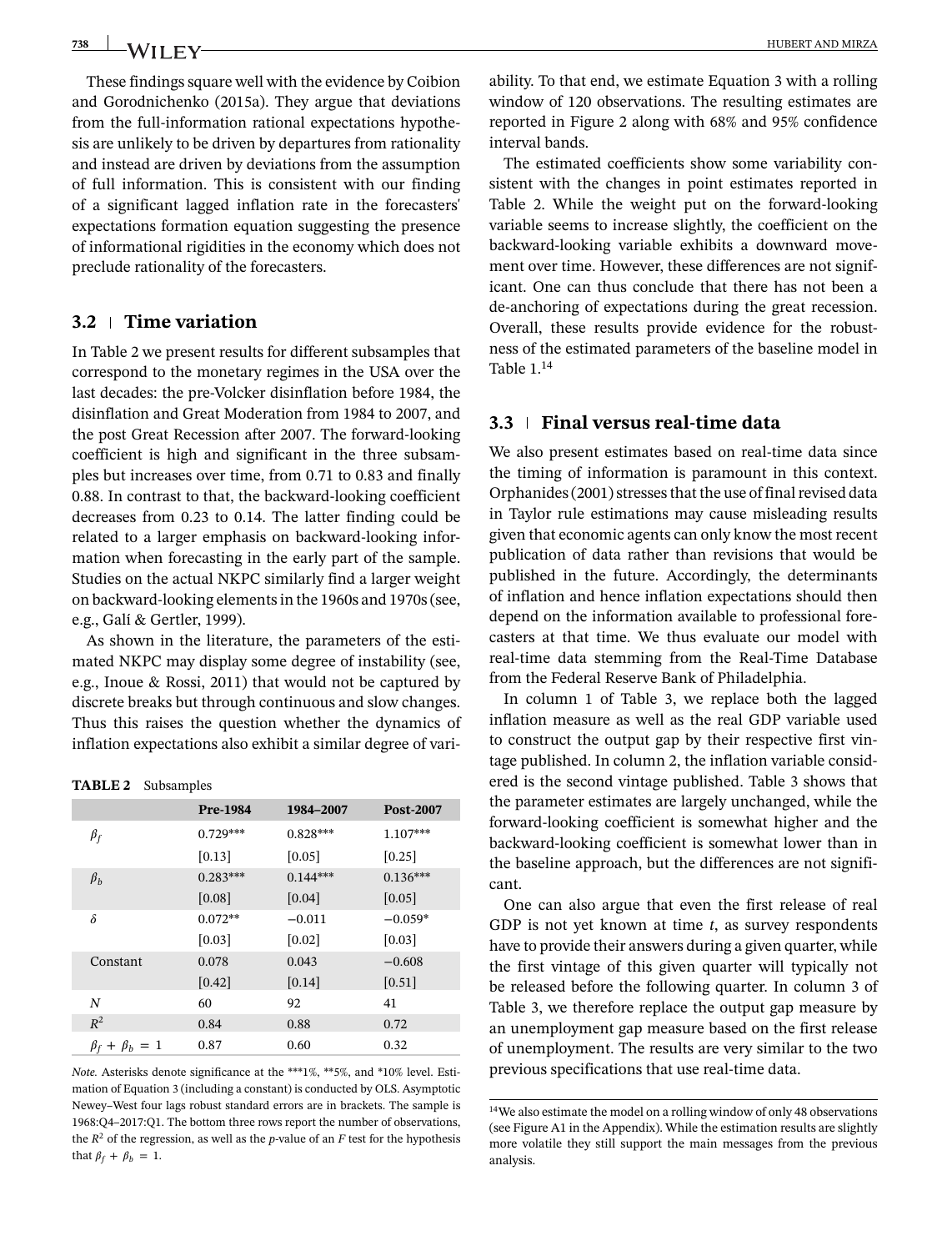

**739**

**FIGURE 2** Time-varying estimation. These plots show the time series of the forward-looking parameter  $\beta_f$  and the backward-looking parameter  $\beta_b$  in Equation 3. The rolling-window estimation is performed on 48 observations. The gray area around point estimates represent the 1- and 2-standard-error confidence bands [Colour figure can be viewed at [wileyonlinelibrary.com\]](http://wileyonlinelibrary.com)

# **3.4 Does different forward-looking information matter?**

We also examine whether the lack of some potentially important but omitted variables—the federal funds rate and oil prices, for instance—may bias the baseline estimates. Survey respondents might base their expectations on more information than is incorporated in Equation 3, and one way to test whether forecasters form their expectations on the grounds of the NKPC is to add more variables to the regression to evaluate whether additional information changes our baseline estimates. We also test the effect of including the Chicago Fed National Activity Index (CFNAI), which is a weighted average of 85 existing indicators of economic activity and related inflationary pressures developed by Stock and Watson (1999) and supposed to capture the relevant information set of forecasters. We include a lag of either the federal funds rate, oil price changes or CFNAI, and then all three together.15 We aim to capture the stance of monetary policy, a potential external price shock or activity shock, and to analyze how these affect the results. Given the high autocorrelation in the interest rate (see, e.g., Galí & Gertler, 1999; Mavroeidis, 2010), the previous stance of monetary policy might give an idea about the present and future stances. Similarly, in light of the fact that an external price shock takes some time to feed through the economy, the shock history tells us something about future developments. The estimation results for Equation 4 below (including a constant) are given in Table 4:

$$
\mathbb{S}_t \pi_t = \delta x_t + \beta_f \mathbb{S}_t \pi_{t+1} + \beta_b \pi_{t-1} + \gamma_i X_{i,t-1} + \eta_t. \tag{4}
$$

The additional information does not seem to improve the fit of the model. The  $R^2$  is almost the same as in the baseline case and the parameter estimates are essentially unchanged. The conclusions from the baseline model remain unaltered.

### **3.5 Robustness**

In the following, we discuss various robustness checks. First, we examine the use of other variables for marginal

<sup>&</sup>lt;sup>15</sup>The additional variables are denoted by  $X_{i,t-1}$  with coefficient  $\gamma_i$ , where *i* may be either *o*, *f* or *c*.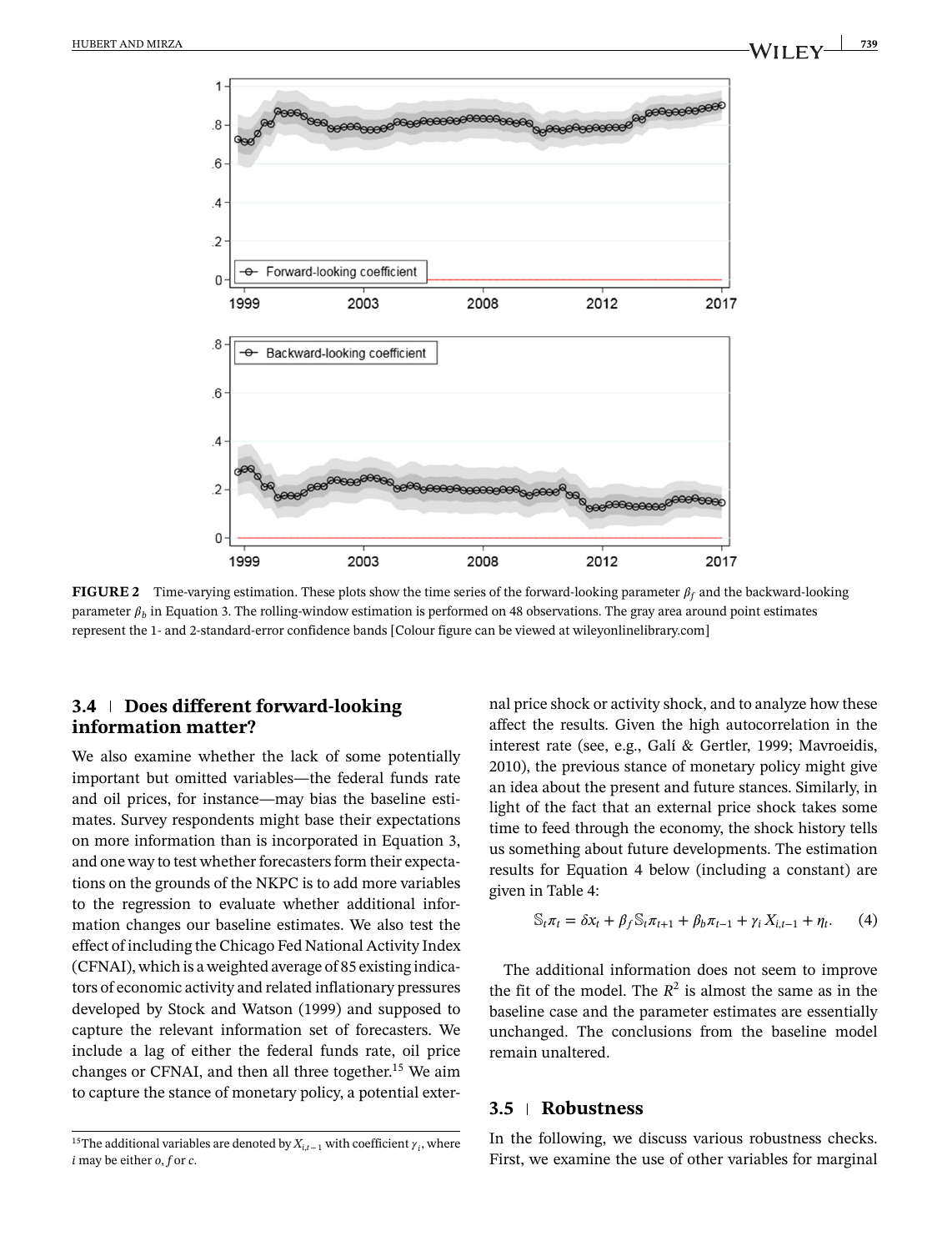#### **TABLE 3** Real-time data estimation

|                         | <b>First vintage</b> | <b>Second vintage</b> | Unemp.     |
|-------------------------|----------------------|-----------------------|------------|
| $\beta_f$               | $0.787***$           | $0.783***$            | $0.773***$ |
|                         | [0.07]               | [0.08]                | [0.07]     |
| $\beta_h$               | $0.233***$           | $0.230***$            | $0.238***$ |
|                         | [0.06]               | [0.06]                | [0.06]     |
| δ                       | $0.010***$           | $0.009***$            | $-0.070**$ |
|                         | [0.00]               | [0.00]                | [0.03]     |
| Constant                | 0.034                | 0.037                 | 0.045      |
|                         | [0.09]               | [0.09]                | [0.10]     |
| N                       | 193                  | 193                   | 193        |
| $R^2$                   | 0.94                 | 0.95                  | 0.94       |
| $\beta_f + \beta_b = 1$ | 0.37                 | 0.61                  | 0.66       |

*Note.* Asterisks denote significance at the \*\*\*1%, \*\*5%, and \*10% level. Estimation of Equation 3 (including a constant) is conducted by OLS. Asymptotic Newey–West four lags robust standard errors are in brackets. The sample is 1968:Q4–2017:Q1. The bottom three rows report the number of observations, the  $R^2$  of the regression, as well as the *p*-value of an *F* test for the hypothesis that  $\beta_f + \beta_h = 1$ .

**TABLE 4** Including additional forward-looking variables

|                         | Oil        | <b>FFR</b> | <b>CFNAI</b> | <b>All</b> |
|-------------------------|------------|------------|--------------|------------|
| $\beta_f$               | $0.768***$ | $0.703***$ | $0.775***$   | $0.715***$ |
|                         | [0.08]     | [0.10]     | [0.08]       | [0.11]     |
| $\beta_h$               | $0.232***$ | $0.257***$ | $0.236***$   | $0.234***$ |
|                         | [0.07]     | [0.07]     | [0.07]       | [0.07]     |
| δ                       | $0.031*$   | 0.024      | $0.048**$    | 0.030      |
|                         | [0.02]     | $[0.02]$   | $[0.02]$     | $[0.03]$   |
| $\gamma_{o}$            | $0.002*$   |            |              | $0.002*$   |
|                         | $[0.00]$   |            |              | [0.00]     |
| $\gamma_f$              |            | 0.036      |              | 0.036      |
|                         |            | [0.02]     |              | [0.03]     |
| $\gamma_c$              |            |            | $-0.071$     | $-0.030$   |
|                         |            |            | [0.06]       | [0.07]     |
| Constant                | 0.055      | 0.012      | 0.059        | 0.040      |
|                         | [0.09]     | [0.09]     | [0.09]       | [0.09]     |
| $\boldsymbol{N}$        | 193        | 193        | 193          | 193        |
| $R^2$                   | 0.94       | 0.94       | 0.94         | 0.94       |
| $\beta_f + \beta_b = 1$ | 0.98       | 0.41       | 0.63         | 0.33       |

*Note.* Asterisks denote significance at the \*\*\*1%, \*\*5%, and \*10% level. Estimation of Equation 3 (including a constant) is conducted by OLS. Asymptotic Newey–West four lags robust standard errors are in brackets. The sample is 1968:Q4–2017;Q1. The bottom three rows report the number of observations, the  $R^2$  of the regression, as well as the *p*-value of an *F* test for the hypothesis that  $\beta_f + \beta_b = 1$ .

cost measures that are typically used in the NKPC literature. One common approach is to rely on filtered GDP (see, e.g., Nunes, 2010). Therefore, we show how our results change if we use this latter approach to construct the output gap. More importantly, many authors question the usefulness of the output gap to represent marginal costs in estimations of Phillips curves (among them ; Galí & Gertler, 1999; Galí, Gertler, & López-Salido, 2005; Sbordone, 2002). Other variables commonly suggested are unit labor costs, labor share, unemployment rate (as in the original Phillips curve), industrial production, capacity utilization or inventories. Estimation results for our models based on these marginal cost measures, as well as the different output gap, are presented in the Appendix in Table A3.

Second, given potential measurement error due to the use of surveys (for a discussion of this point see ; Adam & Padula, 2011) and potential endogeneity, we also compare our model results with those from using various GMM approaches (see Table A4), where we treat different predictor variables as endogenous. Further, we provide tests for endogeneity of the explanatory variables, so that OLS would be inconsistent. We compute a test based on the difference between two Hansen–Sargan statistics (one for the GMM approach and one for the OLS approach). The null hypothesis is that the tested variables are exogenous. The test yields *p*-values of 0.47, 0.68, and 0.82 for the three two-step GMM approaches considered, respectively; that is, we test whether the error term  $v_t$  is uncorrelated with only the expectation term, with the latter and the output gap, or with all three explanatory variables. These results provide evidence in favor of OLS consistent estimates. The main conclusions of Section 3.1 are robust to the different approaches presented in the Appendix.

# **4 CHARACTERIZING FORWARD-LOOKING INFORMATION**

In this section, we depart from our baseline model in two ways to gain a better understanding of the type of forward-looking information that agents rely on. First, we increase the horizon of inflation expectations used by professional forecasters to determine current inflation expectations. Second, we replace the longer term inflation expectations by a measure of trend inflation as the forward-looking variable.

# **4.1 Near versus further-ahead forward-looking information**

We aim at establishing the role of the horizon of forward-looking information in the expectations formation process, and more precisely whether professional forecasters put relatively more weight on near or further-ahead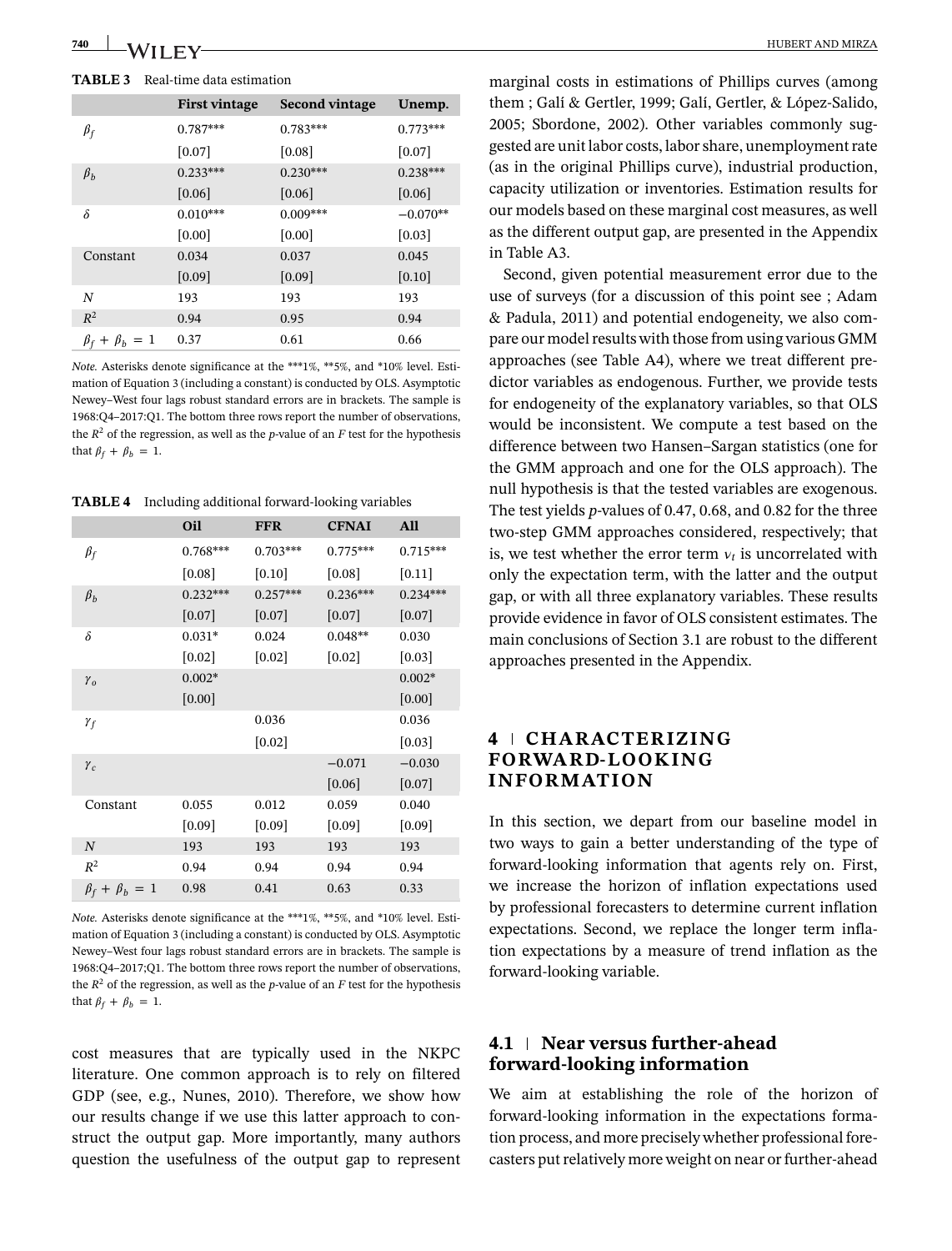|                                          | $\mathbb{S}_{t}$ $\pi_{t}$ | $\mathbb{S}_{t}\pi_{t}$ | $\mathbb{S}_{t}\pi_{t}$ | $\mathbb{S}_{t}$ $\pi_{t}$ | $\mathbb{S}_{t}$ $\pi_{t}$ |
|------------------------------------------|----------------------------|-------------------------|-------------------------|----------------------------|----------------------------|
| $\beta_f(\mathbb{S}_t \pi_{t+1})$        | $0.762***$                 |                         |                         |                            |                            |
|                                          | $[0.08]$                   |                         |                         |                            |                            |
| $\beta_f(\mathbb{S}_t \pi_{t+2})$        |                            | $0.746***$              |                         |                            |                            |
|                                          |                            | $[0.07]$                |                         |                            |                            |
| $\beta_f(\mathbb{S}_t \pi_{t+3})$        |                            |                         | $0.632***$              |                            |                            |
|                                          |                            |                         | $[0.07]$                |                            |                            |
| $\beta_f(\mathcal{S}_t \pi_{t+4})$       |                            |                         |                         | $0.439***$                 |                            |
|                                          |                            |                         |                         | [0.10]                     |                            |
| $\beta_f(\mathbb{S}_t\tilde{\pi}_{t+4})$ |                            |                         |                         |                            | $0.702***$                 |
|                                          |                            |                         |                         |                            | [0.08]                     |
| $\beta_h$                                | $0.249***$                 | $0.321***$              | $0.415***$              | $0.572***$                 | $0.359***$                 |
|                                          | $[0.07]$                   | $[0.06]$                | $[0.06]$                | $[0.08]$                   | [0.07]                     |
| $\delta$                                 | $0.032*$                   | $0.037**$               | 0.039                   | $0.048**$                  | $0.047**$                  |
|                                          | [0.02]                     | [0.02]                  | [0.02]                  | [0.02]                     | [0.02]                     |
| Constant                                 | 0.037                      | $-0.168$                | $-0.103$                | 0.076                      | $-0.114$                   |
|                                          | [0.09]                     | [0.11]                  | [0.12]                  | [0.15]                     | [0.12]                     |
| N                                        | 193                        | 193                     | 193                     | 193                        | 193                        |
| $R^2$                                    | 0.94                       | 0.94                    | 0.92                    | 0.91                       | 0.94                       |
| $\beta_f + \beta_b = 1$                  | 0.65                       | $0.03**$                | 0.15                    | 0.79                       | $0.05*$                    |

**TABLE 5** Near versus further-ahead forward-looking information

*Note.* Asterisks denote significance at the \*\*\*1%, \*\*5%, and \*10% level. Estimation of Equation 3 (including a constant) is conducted by OLS, where the horizon of the forward-looking component varies. Asymptotic Newey–West four lags robust standard errors are in brackets. The sample is 1968:Q4–2017:Q1. The bottom three rows report the number of observations, the  $R^2$  of the regression, as well as the *p*-value of an *F* test for the hypothesis that  $\beta_f + \beta_h = 1$ .

forward-looking information. On the one hand, one may expect that professional forecasters have a better understanding of the closer economic outlook and thus put more weight on forward-looking information with a shorter horizon; on the other hand, professional forecasters might use forward-looking information as a representation of the long-run of the economy and of the equilibrium value of inflation and therefore put more emphasis on further-ahead forward-looking information.

The results reveal the following pattern, as shown in Table 5. The weight of forward-looking information diminishes with the forecasting horizon relative to the baseline model, from 0.77 at the one-quarter-ahead horizon to 0.46 at the four-quarter-ahead horizon. Accordingly, the weight on the backward-looking variable increases such that the sum of the forward- and backward-looking variable remains insignificantly different from one. A precise assessment of the relative importance of the expectation variable at different horizons in the same model is impeded by the fact the these measures are highly correlated.

Table 5 also features results on a model where the forward-looking component is the average expected inflation rate over the following four quarters ( $\mathcal{S}_t \tilde{\pi}_{t+4}$ ). This model can be justified, as professional forecasters might find it easier to make predictions for an average over some quarters rather than for an individual quarter. They may use this arguably more reliable average in their information set. Parameter estimates, an *F* test on the sum of the two coefficients of interest and the  $R^2$  are about the same as in the baseline. Thus the results indicate that this model works about as well as the baseline and that the information incorporated in the further-ahead horizon forecasts is also relevant.

Our findings point out that professional forecasters give more weight to their next quarter forecasts than to those for a longer horizon, while the latter may still play an important role in determining expected current inflation. This might be the case as longer horizon inflation expectations are driven by beliefs about the central bank inflation target or incorporate information on the projected trend inflation rate. Such an interpretation of our findings is consistent with the argument by Faust and Wright (2013) that inflation expectations for the following quarters represent forecasters' expectations of how inflation moves from its current value towards the perceived long-term inflation rate.16

#### **4.2 Trend inflation**

In theory, because the NKPC is obtained by log-linearization and variables are considered in terms of deviations from steady state, trend inflation should play no role in such a framework. However, Faust and Wright (2013) argue that inflation expectations represent the way forecasters believe inflation takes from its current expected value (nowcast) towards the perceived trend inflation rate. We therefore assess whether longer term inflation expectations can be seen as a proxy for trend inflation. To do so, we compute trend inflation using the CF filter or a 1-year moving average. We find that the weights put on backward- and forward-looking information are different from the baseline model, when using trend inflation instead of expected inflation in the next quarter, as can be seen in Table 6. The backward-looking coefficient is much higher, whereas the forward-looking coefficient is much lower. The latter is even lower than for the 1-year-ahead inflation expectations of Table 5. We

<sup>16</sup>We also assess whether the formation process of inflation expectations for future quarters differs from the formation process of inflation expectations for the current quarter. In this model, we continue to consider that forecasts at the horizon *h* are determined by forecasts at the horizon  $h + 1$  and we vary the value of  $h$ . The weight put on backward- and forward-looking information does not differ dramatically from the baseline model when *h* varies, as can be seen in Table A5 in the Appendix, thus suggesting that the inflation expectations formation process is relatively stable across the horizons that professional forecasters are typically considering.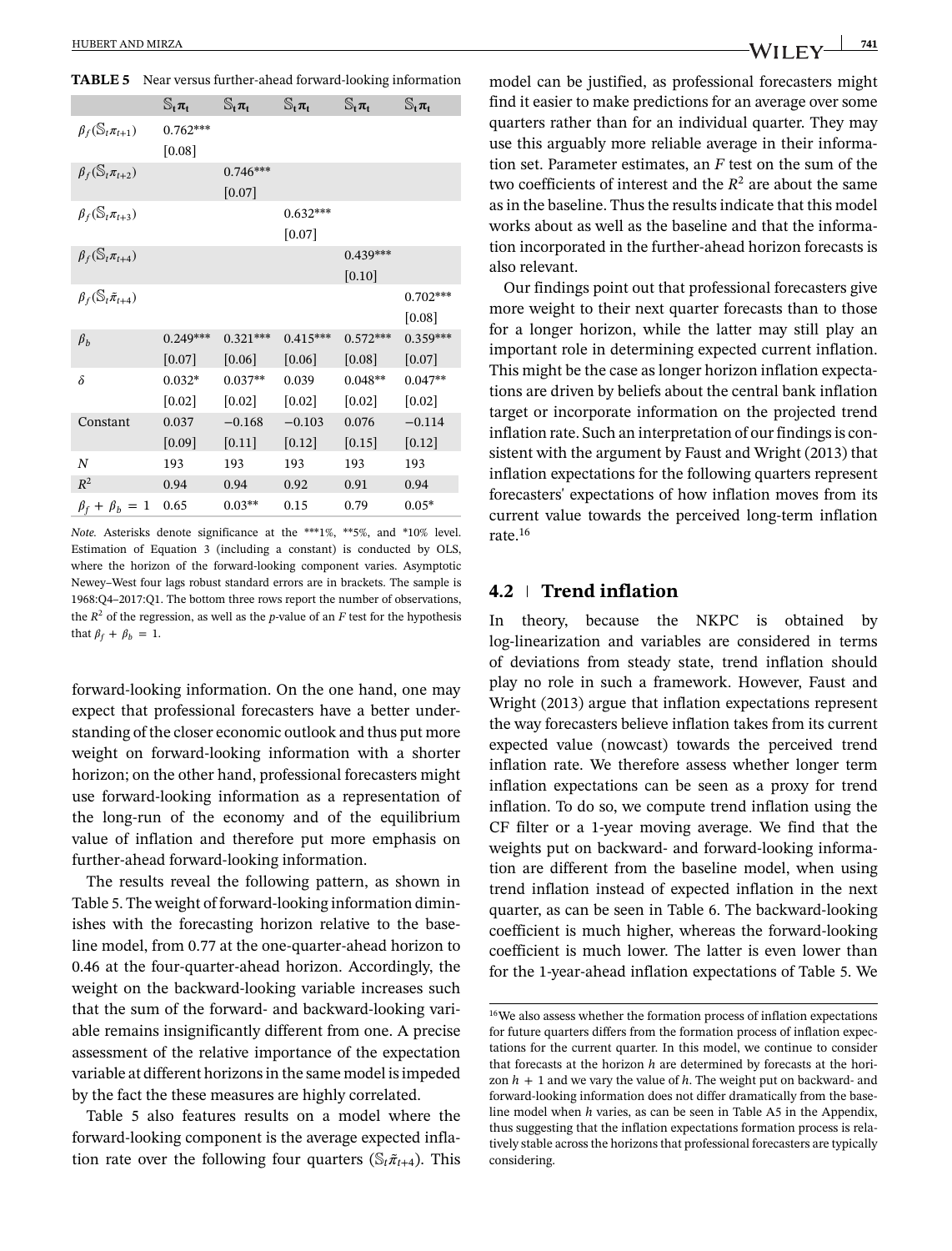**TABLE 6** Trend inflation

|                          | <b>Trend only</b> | Trend+SPF  | Trend-SPF diff. |
|--------------------------|-------------------|------------|-----------------|
| $\beta_{f,\text{trend}}$ | $0.332***$        | $0.107**$  |                 |
|                          | $[0.05]$          | [0.04]     |                 |
| $\beta_f$                |                   | $0.691***$ | $0.798***$      |
|                          |                   | [0.09]     | [0.07]          |
| $\beta_{f,\text{diff}}$  |                   |            | $0.107**$       |
|                          |                   |            | [0.04]          |
| $\beta_h$                | $0.582***$        | $0.224***$ | $0.224***$      |
|                          | [0.04]            | [0.06]     | [0.06]          |
| $\delta$                 | $-0.026$          | 0.022      | 0.022           |
|                          | [0.03]            | [0.02]     | [0.02]          |
| Constant                 | 0.246             | $-0.022$   | $-0.022$        |
|                          | [0.16]            | [0.08]     | [0.08]          |
| N                        | 193               | 193        | 193             |
| $R^2$                    | 0.88              | 0.94       | 0.94            |

*Note.* Asterisks denote significance at the \*\*\*1%, \*\*%5, and \*10% level. Estimation of Equation (3) (including a constant) is conducted by OLS. In the first column, the forward-looking variable is the inflation trend as derived from the CF filter. In the second column, the baseline model is augmented by adding the trend inflation variable. Finally, in the third column, the trend inflation variable is replaced by the difference between the CF trend and the SPF one-quarter-ahead inflation forecast. Asymptotic Newey–West four lags robust standard errors are in brackets. The sample is 1968:Q4–2017:Q1. The bottom two rows report the number of observations and the *R*<sup>2</sup> of the regression.

further estimate a model where we augment the baseline setting by including first trend inflation and second the difference between the inflation trend and expected inflation in the next quarter. In these specifications, the forward- and backward-looking coefficients are similar, while the coefficient on trend inflation or its difference with SPF forecasts is significant.

These results suggest that the information conveyed by longer term inflation expectations is not to be interpreted as capturing only trend inflation, as the inflation expectations formation process seems to be based on some information beyond this. One natural candidate would be that longer term inflation expectations also capture the credibility professional forecasters put on the ability of the central bank to reach the inflation target.17

# **5 CONCLUSION**

This paper aims at establishing whether longer term inflation expectations play a role in determining shorter term ones. We evaluate the role of backward-looking, present, and forward-looking information in the professional forecasters' inflation expectations formation process using an NKPC-based expectations formation model. We find that longer term inflation expectations are crucial in determining shorter horizon inflation expectations. Professional forecasters put relatively more weight on forward-looking expectations, while lagged inflation remains significant and the contribution of the marginal cost measure is small. The estimated coefficients are similar to those found in the literature estimating the actual NKPC, suggesting that professional forecasters may indeed use this model to form their inflation expectations and rely more on forward-looking information. These results also hold for different subsamples during which inflation has been very volatile or at the opposite extremely stable, suggesting that there has not been any de-anchoring of inflation expectations. We also find that the estimated parameters of the NKPC-based expectations formation model are relatively stable when the forecasting horizon varies. Finally, we show that longer term inflation expectations capture information beyond the current inflation trend. In particular, they may also be influenced by the policy inflation target and the central banks' credibility in achieving inflation stabilization.

### **ACKNOWLEDGMENTS**

We thank the Editor Derek Bunn for handling our paper and anonymous referees for useful suggestions. We also thank Christian Bayer, Christophe Blot, Benjamin Born, Jörg Breitung, Jérôme Creel, Bruno Ducoudré, Eric Heyer, Maritta Paloviita, Fabien Labondance, Francesco Saraceno, Jürgen von Hagen, Garry Young, and seminar participants at the conference of the French Economic Association (AFSE), the Oxford Macro Working Group, OFCE, the Bank of England, and the EABCN Conference "Inflation Developments after the Great Recession," for helpful comments and advice. This research project benefited from funding from the European Union Seventh Framework Programme (FP7/2007–2013) under grant agreement 320278. This study does not necessarily reflect the views of the ECB and any remaining errors are our responsibility.

# **ORCID**

*H[a](https://orcid.org/0000-0002-9361-5754)run Mirza* **<https://orcid.org/0000-0002-9361-5754>** 

#### **REFERENCES**

Adam, K., & Padula, M. (2011). Inflation dynamics and subjective expectations in the United States. *Economic Inquiry*, *49*(1), 13–25.

- Andolfatto, D., Hendry, S., & Moran, K. (2008). Are inflation expectations rational? *Journal of Monetary Economics*, *55*(2), 406–422.
- Andrade, P., & Le Bihan, H. (2013). Inattentive professional forecasters. *Journal of Monetary Economics*, *60*(8), 967–982.

 $\rm ^{17}This$  interpretation notwithstanding, the estimated inflation trend may also change over time, which could further drive professional forecasters' expectations of inflation dynamics in coming quarters.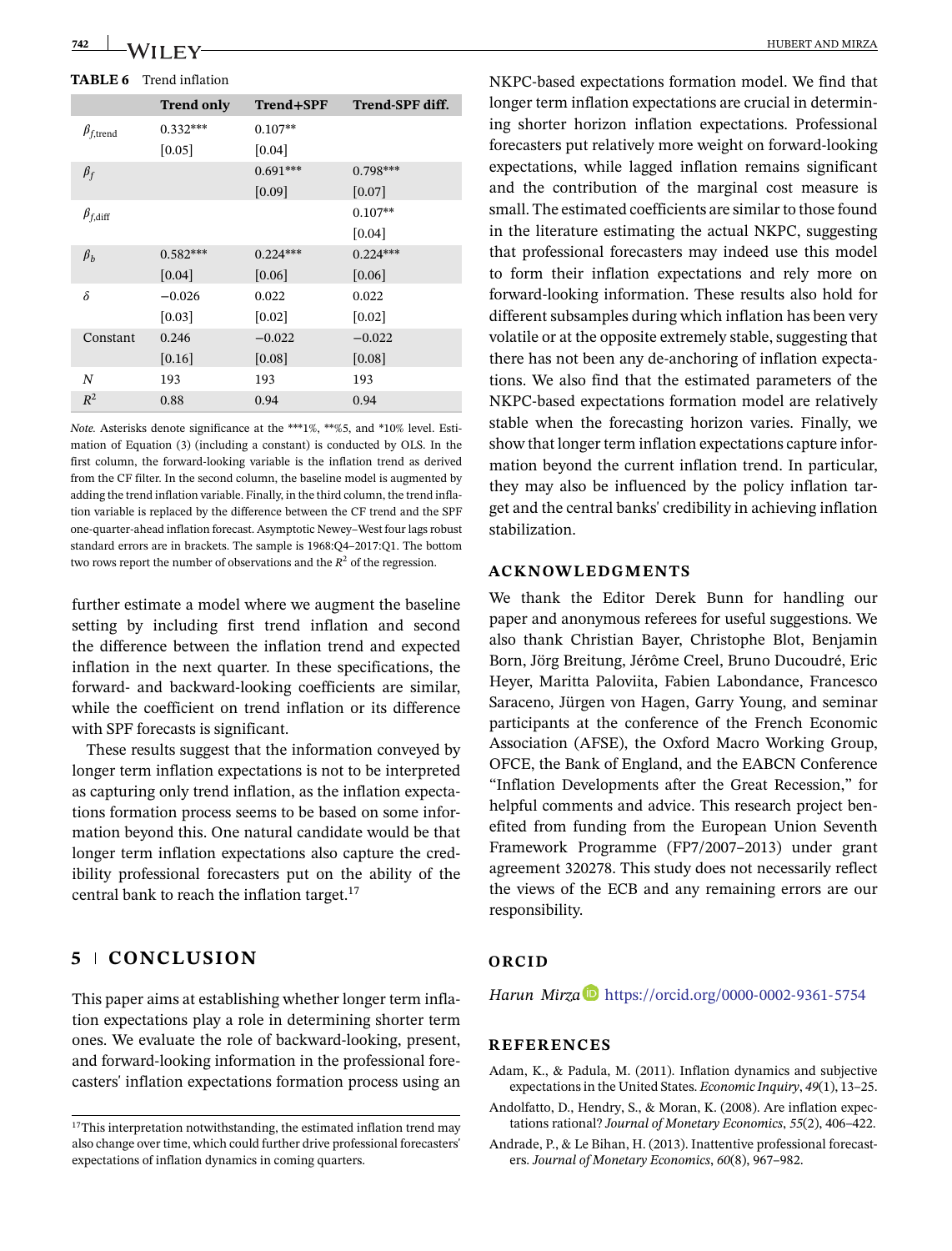- Ang, A., Bekaert, G., & Wei, M. (2007). Do macro variables, asset markets, or surveys forecast inflation better? *Journal of Monetary Economics*, *54*(4), 1163–1212.
- Ball, L., Mankiw, G., & Reis, R. (2005). Monetary policy for inattentive economies. *Journal of Monetary Economics*, *52*(4), 703–725.
- Bernanke, B (2010). The economic outlook and monetary policy. Speech, federal reserve bank of kansas city economic symposium, jackson hole, wyoming. Retrieved from [http://www.](http://www.federalreserve.gov/newsevents/speech/bernanke20100827a.htm) [federalreserve.gov/newsevents/speech/bernanke20100827a.htm](http://www.federalreserve.gov/newsevents/speech/bernanke20100827a.htm)
- Branch, W. A. (2007). Sticky information and model uncertainty in survey data on inflation expectations. *Journal of Economic Dynamics and Control*, *31*(1), 245–276.
- Brissimis, S. N., & Magginas, N. S. (2008). Inflation forecasts and the New Keynesian Phillips curve. *International Journal of Central Banking*, *4*(2), 1–22.
- Carroll, C. D. (2003). Macroeconomic expectations of households and professional forecasters. *Quarterly Journal of Economics*, *118*(1), 269–298.
- Cecchetti, S., Hooper, P., Kasman, B., Schoenholtz, K., & Watson, M. (2007). Understanding the evolving inflation process, *In Proceedings of the U.S. Monetary Policy Forum 2007*.
- Christiano, L. J., Eichenbaum, M., & Evans, C. L. (2005). Nominal rigidities and the dynamic effects of a shock to monetary policy. *Journal of Political Economy*, *113*(1), 1–45.
- Christiano, L. J., & Fitzgerald, T. J. (2003). The bandpass filter. *International Economic Review*, *44*(2), 435–465.
- Coibion, O. (2010). Testing the sticky information Phillips curve. *Review of Economics and Statistics*, *92*(1), 87–101.
- Coibion, O., & Gorodnichenko, Y. (2012). What can survey forecasts tell us about informational rigidities? *Journal of Political Economy*, *120*(1), 116–159.
- Coibion, O., & Gorodnichenko, Y. (2015a). Information rigidity and the expectations formation process: A simple framework and new facts. *American Economic Review*, *105*(8), 2644–2678.
- Coibion, O., & Gorodnichenko, Y. (2015b). Is the Phillips curve alive and well after all? Inflation expectations and the missing disinflation. *American Economic Journal: Macroeconomics*, *7*(1), 197–232.
- Coibion, O., Gorodnichenko, Y., & Kamdar, R. (2018). The formation of expectations, inflation and the Phillips curve. *Journal of Economic Literature*, *56*(4), 1447–1491.
- Cornea-Madeira, A., Hommes, C., & Massaro, D. (2017). Behavioral heterogeneity in US inflation dynamics. *Journal of Business and Economic Statistics*. Advance online publication. [https://doi.org/](https://doi.org/10.1080/07350015.2017.1321548) [10.1080/07350015.2017.1321548](https://doi.org/10.1080/07350015.2017.1321548)
- Croushore, D. (2010). An evaluation of inflation forecasts from surveys using real-time data. *BE Journal of Macroeconomics*, *10*(1), 1–32.<https://doi.org/10.2202/1935-1690.1677>
- Erceg, C., Henderson, D., & Levin, A. (2000). Optimal monetary policy with staggered wage and price contracts. *Journal of Monetary Economics*, *46*(2), 281–313.
- Faust, J., & Wright, J. (2013). Forecasting inflation. In G. Elliott, & A. Timmermann (Eds.), *Handbook of economic forecasting*, (Vol. *2*. pp. 2–56.) Amsterdam, Netherlands: Elsevier.
- Fuhrer, J., & Moore, G. (1995). Inflation persistence. *Quarterly Journal of Economics*, *110*(1), 127–159.
- Galí, J., & Gertler, M. (1999). Inflation dynamics: A structural econometric analysis. *Journal of Monetary Economics*, *44*(2), 195–222.
- Galí, J., Gertler, M., & López-Salido, J. D. (2005). Robustness of the estimates of the hybrid New Keynesian Phillips curve. *Journal of Monetary Economics*, *52*(6), 1107–1118.
- Inoue, A., & Rossi, B. (2011). Identifying the sources of instabilities in macroeconomic fluctuations. *Review of Economics and Statistics*, *93*(4), 1186–1204.
- Kozicki, S., & Tinsley, P. A. (2012). Effective use of survey information in estimating the evolution of expected inflation. Journal of Money. *Credit and Banking*, *44*(1), 145–169.
- Lanne, M., Luoma, A., & Luoto, J. (2009). A naïve Sticky information model of households' inflation expectations. *Journal of Economic Dynamics and Control*, *33*(6), 1332–1344.
- Mackowiak, B., & Wiederholt, M. (2009). Optimal sticky prices under rational inattention. *American Economic Review*, *99*(3), 769–803.
- Mankiw, N. G., & Reis, R. (2002). Sticky information versus sticky prices: A proposal to replace the New Keynesian Phillips curve. *Quarterly Journal of Economics*, *117*(4), 1295–1328.
- Mankiw, N. G., Reis, R., & Wolfers, J. (2003). Disagreement about inflation expectations. In M. Gertler, & K. Rogoff (Eds.), *NBER macroeconomics annual*, (Vol. 18, pp. 209–270.) Cambridge, UK: Cambridge University Press.
- Mavroeidis, S. (2010). Monetary policy rules and macroeconomic stability: Some new evidence. *American Economic Review*, *100*(1), 491–503.
- Mavroeidis, S., Plagborg-Moller, M., & Stock, J. H. (2014). Empirical evidence on inflation expectations in the New Keynesian Phillips curve. *Journal of Economic Literature*, *52*(1), 124–188.
- Moscarini, G. (2004). Limited information capacity as a source of inertia. *Journal of Economic Dynamics and Control*, *28*(10), 2003–2035.
- Nunes, R. (2009). On the epidemiological microfoundations of sticky information. *Oxford Bulletin of Economics and Statistics*, *71*(5), 643–657.
- Nunes, R. (2010). Inflation dynamics: The role of expectations. *Journal of Money, Credit and Banking*, *42*(6), 1161–1172.
- Orphanides, A. (2001). Monetary policy rules based on real-time data. *American Economic Review*, *91*(4), 964–985.
- Pesaran, M. H., & Weale, M. (2006). Survey expectations. In G. Elliott, C. W. J. Granger, & A. Timmermann (Eds.), *Handbook of economic forecasting* (Vol. 1, pp. 715–776). Amsterdam, Netherlands: Elsevier.
- Pfajfar, D., & Santoro, E. (2010). Heterogeneity, learning and information stickiness in inflation expectations. *Journal of Economic Behavior and Organization*, *75*(3), 426–444.
- Reis, R. (2009). Optimal monetary policy rules in an estimated sticky-information model. *American Economic Journal: Macroeconomics*, *1*(2), 1–28.
- Roberts, J. M. (1995). New Keynesian economics and the Phillips curve. *Journal of Money, Credit and Banking*, *27*(4), 975–984.
- Roberts, J. M. (1997). Is inflation sticky? *Journal of Monetary Economics*, *39*(2), 173–196.
- Rudd, J., & Whelan, K. (2005). New tests of the New Keynesian Phillips curve. *Journal of Monetary Economics*, *52*(6), 1167–1181.
- Sbordone, A. M. (2002). Prices and unit labor costs: A new test of price stickiness. *Journal of Monetary Economics*, *49*(2), 265–292.
- Sims, C. A. (2003). Implications of rational inattention. *Journal of Monetary Economics*, *50*(3), 665–690.
- Smith, G. W. (2009). Pooling forecasts in linear rational expectations models. *Journal of Economic Dynamics and Control*, *33*, 1858–1866.
- Steinsson, J. (2003). Optimal monetary policy in an economy with inflation persistence. *Journal of Monetary Economics*, *50*(7), 1425–1456.
- Stock, J. H., & Watson, M. W. (1999). Forecasting inflation.*Journal of Monetary Economics*, *44*(2), 293–335.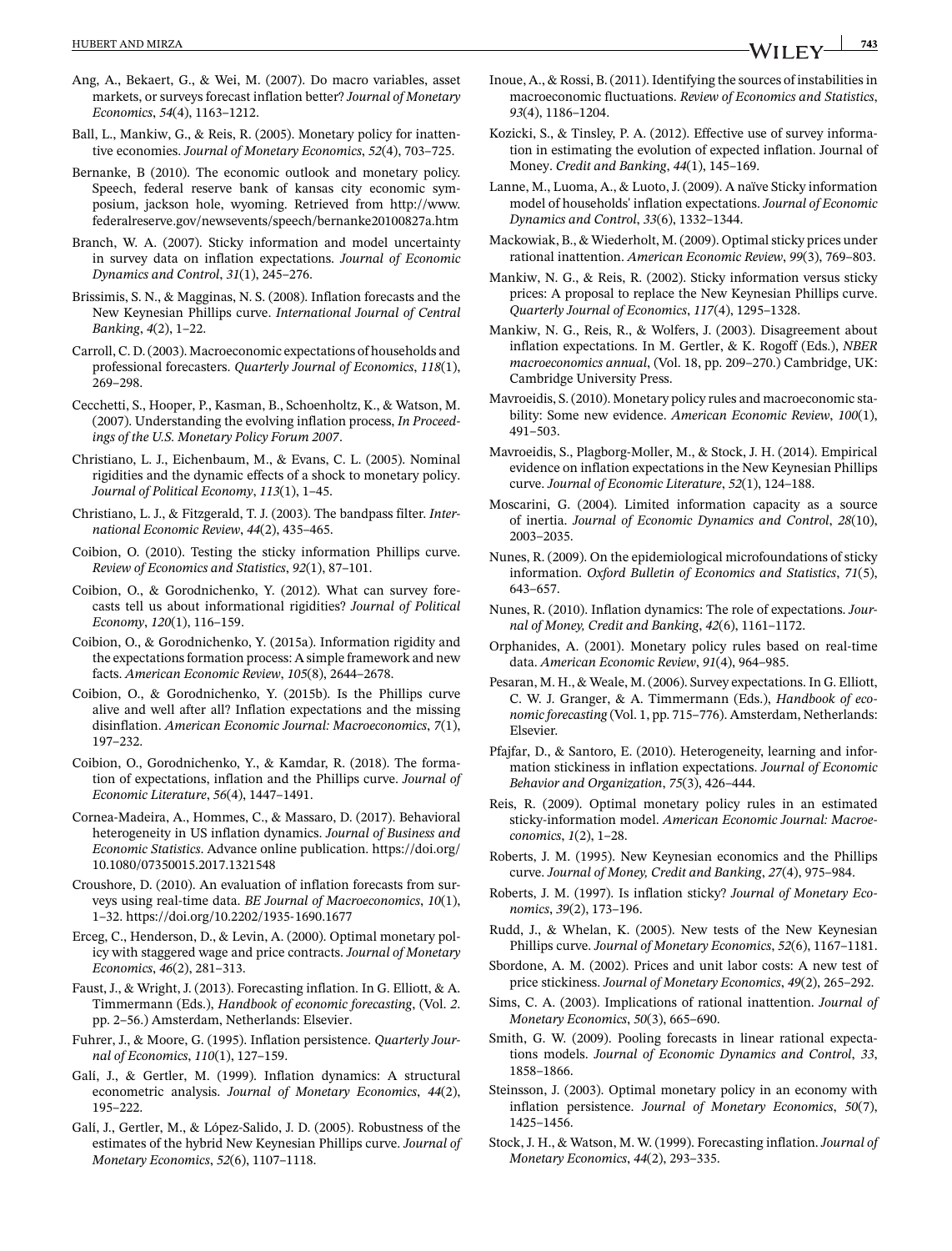#### **744 WILEY**

- Stock, J. H., & Watson, M. W. (2007). *Introduction to econometrics*. Boston, MA: Addison Wesley.
- Stock, J. H., & Yogo, M. (2005). Testing for weak instruments in linear IV regression. In D. W. K. Andrews, & J. H. Stock (Eds.), *Identification and inference for econometric models: Essays in honor of Thomas Rothenberg* (pp. 80–108). Cambridge, UK: Cambridge University Press.
- Thomas, L. B. (1999). Survey measures of expected US inflation. *Journal of Economic Perspectives*, *13*, 125–144.
- Woodford, M. (2003). *Interest and prices: Foundations of a theory of monetary policy*. Princeton, NJ: Princeton University Press.

## **AUTHOR BIOGRAPHIES**

**Paul Hubert** is a researcher at Sciences Po - OFCE, where his studies focus on macroeconomics and monetary policy. He is also an academic visitor at the Bank of England. Paul Hubert obtained a PhD in Economics from Sciences Po in 2010 and a BA in International Economics from Paris-Dauphine University in 2004. He was a visiting researcher at the European Central Bank in 2011 and at the Bank of England between 2013 and 2015.

**Harun Mirza** is a Financial Stability Expert at the European Central Bank working for the Stress Test Modelling division. His studies focus on monetary economics and financial intermediation. Harun Mirza obtained a PhD from the University of Bonn and was a visiting PhD student at Universitat Pompeu Fabra under the European Doctoral Program. He holds an MSc and BSc in International Economic Studies from Maastricht University and was a visiting student at the Universidad de Buenos Aires.

**How to cite this article:** Hubert P, Mirza H. The role of forward- and backward-looking information for inflation expectations formation. *Journal of Forecasting*. 2019;38:733–748.[https://doi.org/10.1002/](https://doi.org/10.1002/for.2596) [for.2596](https://doi.org/10.1002/for.2596)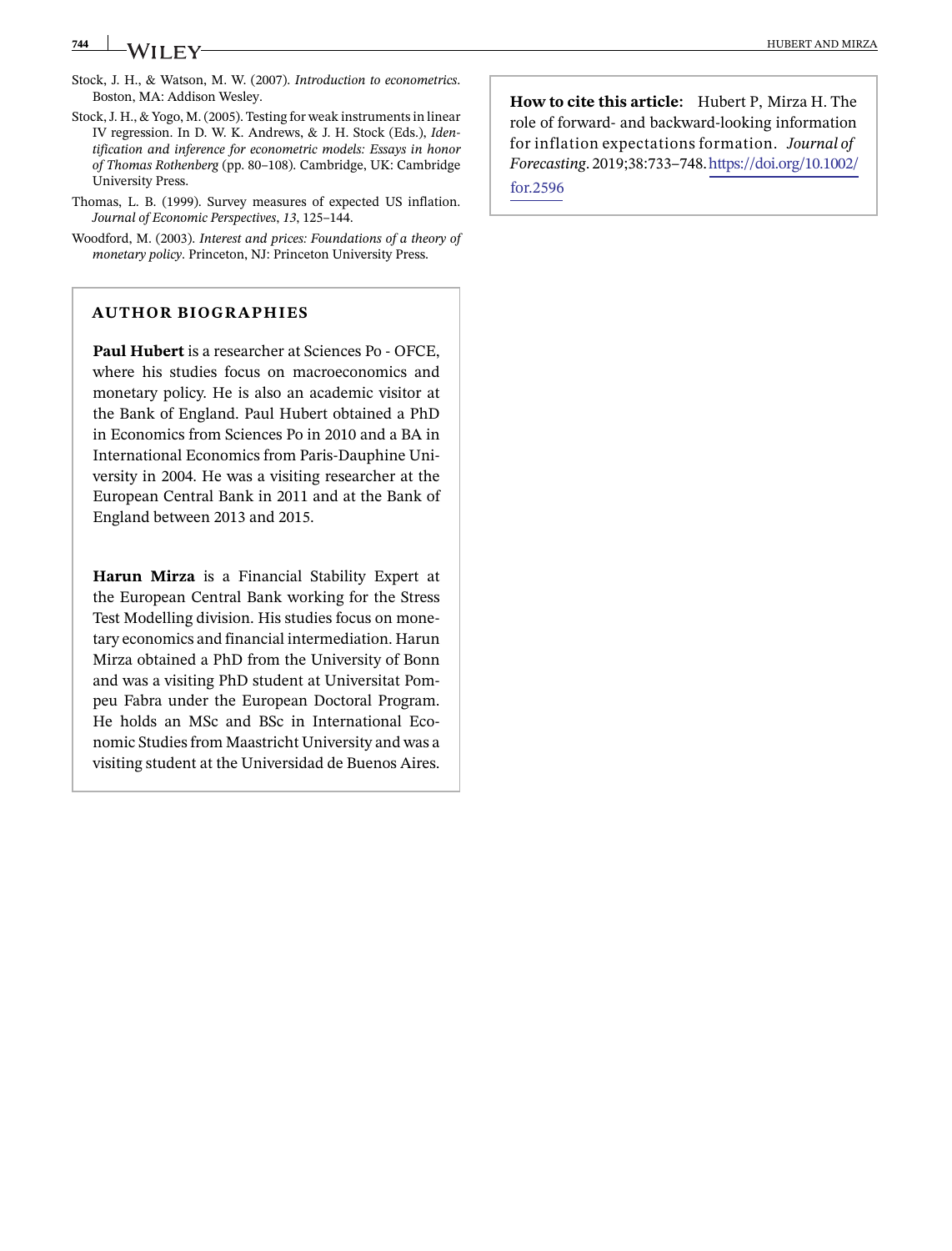

**FIGURE A1** Time-varying estimation. These plots show the time series of the forward-looking parameter  $\beta_f$  and the backward-looking parameter  $\beta_b$  in Equation 3. The rolling-window estimation is performed on 120 observations. The gray area around point estimates represent the 1- and 2-standard-error confidence bands [Colour figure can be viewed at [wileyonlinelibrary.com\]](http://wileyonlinelibrary.com)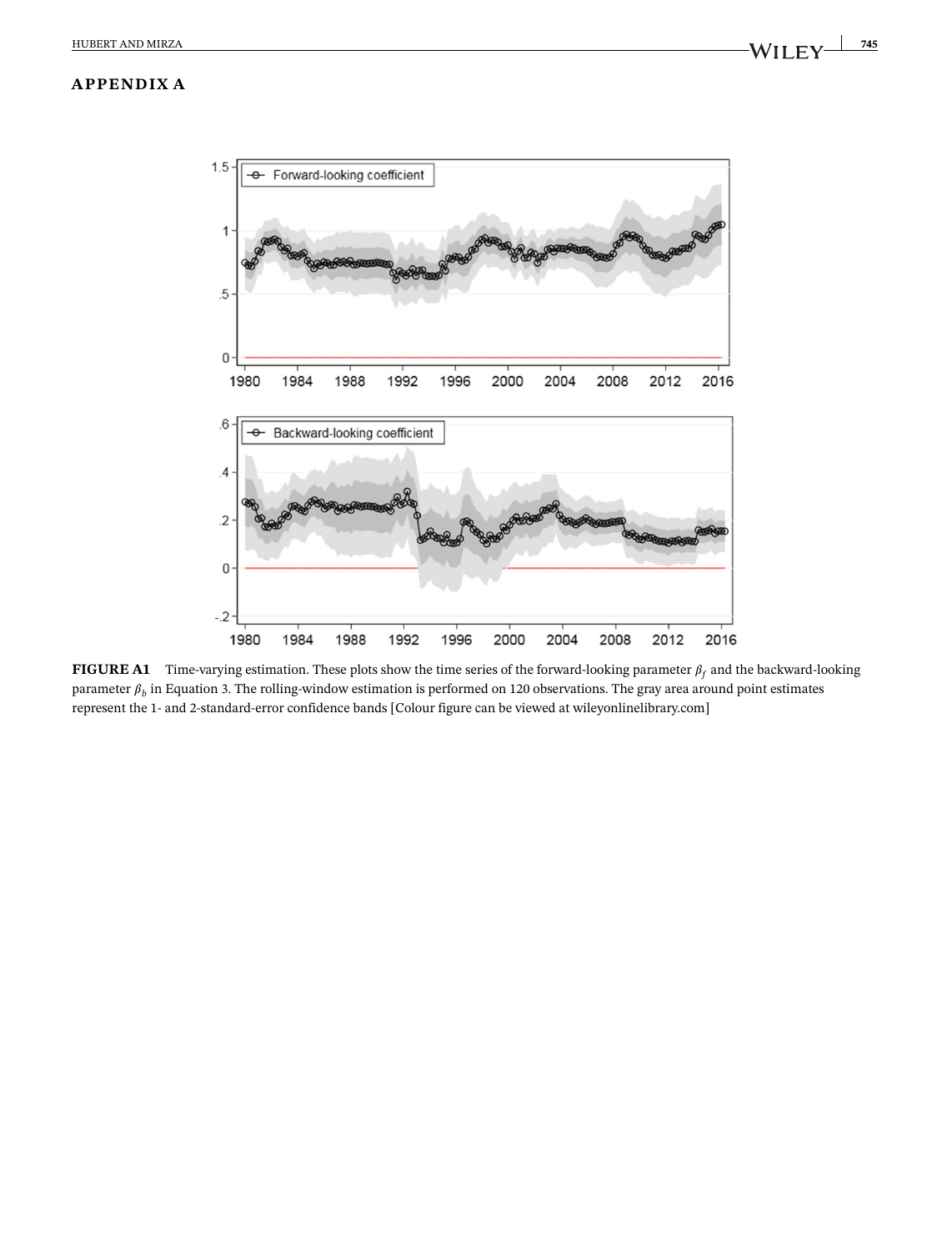| Name                         | Description                           | Original frequency | Time period     |
|------------------------------|---------------------------------------|--------------------|-----------------|
| Real-time data first release |                                       |                    |                 |
| $gdp_1st$                    | Real GDP                              | Quarterly          | 1968:Q4-2017:Q1 |
| unemp_1st                    | Unemployment                          | Quarterly          | 1968:Q4-2017:Q1 |
| pgdp_1st                     | GDP deflator                          | Quarterly          | 1968:Q4-2017:Q1 |
| pgdp_2nd                     | GDP deflator                          | Quarterly          | 1968:Q4-2016:Q4 |
| Final data                   |                                       |                    |                 |
| rgdp                         | Real GDP                              | Quarterly          | 1968:Q4-2017:Q1 |
| pgdp                         | GDP deflator                          | Quarterly          | 1968:Q4-2017:Q1 |
| gdp_cbo                      | Potential GDP                         | Quarterly          | 1968:Q4-2017:Q1 |
| unemp_cbo                    | (Long-term) NAIRU                     | Quarterly          | 1968:Q4-2017:Q1 |
| ulc                          | Unit labor costs                      | Quarterly          | 1968:Q4-2017:Q1 |
| <sub>ls</sub>                | Lab our share                         | Quarterly          | 1968:Q4-2017:Q1 |
| unemp                        | Unemployment rate                     | Quarterly          | 1968:Q4-2017:Q1 |
| indpro                       | Industrial production index           | Quarterly          | 1968:Q4-2017:Q1 |
| cap_uti                      | Capacity utilization                  | <b>Quarterly</b>   | 1968:Q4-2017:Q1 |
| invent                       | Inventories                           | Quarterly          | 1968:Q4-2017:Q1 |
|                              | Survey data (x-quarter-ahead horizon) |                    |                 |
| $spf_pgdp_0$                 | SPF pgdp expectations (0)             | Quarterly          | 1968:Q4-2017:Q1 |
| $spf_pgdp_1$                 | SPF pgdp expectations $(1)$           | Quarterly          | 1968:Q4-2017:Q1 |
| spf_pgdp_2                   | SPF pgdp expectations (2)             | Quarterly          | 1968:Q4-2017:Q1 |
| $spf_pgdp_3$                 | SPF pgdp expectations (3)             | Quarterly          | 1968:Q4-2017:Q1 |
| $spf_pgdp_4$                 | SPF pgdp expectations (4)             | Quarterly          | 1974:Q4-2017:Q1 |

**TABLE A1** Data

*Note.* This table lists the data that we use in the estimation of our models, as well as the respective sources. We use quarterly frequency of the data series, where monthly series are converted to quarterly frequency by taking the 3-month average. The following releases of the data are used: final, first release, and third release. The data series are available for the time periods as indicated in Table the table and come from the following sources: real-time and SPF survey data from the website of the Federal Reserve of Philadelphia and final data from the Federal Reserve of St. Louis FRED database. For all price series annualized quarter-on-quarter growth rates are calculated as:  $\pi_t = \left(\frac{p(t)}{p(t-1)}\right)^4 - 1 \times 100$ .

|                      | Horizons $(x$ quarters ahead) |            |              |            |                         |  |  |
|----------------------|-------------------------------|------------|--------------|------------|-------------------------|--|--|
|                      | $\bf{0}$                      | 1          | $\mathbf{2}$ | 3          | $\overline{\mathbf{4}}$ |  |  |
| GDP deflator (final) |                               |            |              |            |                         |  |  |
| $\alpha$             | $-0.055$                      | $-0.030$   | $-0.114$     | 0.155      | 0.834                   |  |  |
|                      | (0.19)                        | (0.24)     | (0.31)       | (0.36)     | (0.55)                  |  |  |
| $\beta_u$            | $1.021***$                    | $1.022***$ | 1.038***     | $0.958***$ | $0.784***$              |  |  |
|                      | (0.05)                        | (0.08)     | (0.102)      | (0.11)     | (0.16)                  |  |  |
| $\beta_u = 1$        | 0.70                          | 0.77       | 0.71         | 0.72       | 0.17                    |  |  |
|                      | GDP deflator (1st release)    |            |              |            |                         |  |  |
| $\alpha$             | $-0.220$                      | $-0.177$   | $-0.306$     | $-0.075$   | 0.516                   |  |  |
|                      | (0.17)                        | (0.24)     | (0.29)       | (0.34)     | (0.51)                  |  |  |
| $\beta_u$            | $1.037***$                    | $1.036***$ | $1.064***$   | $0.995***$ | $0.847***$              |  |  |
|                      | (0.06)                        | (0.09)     | (0.10)       | (0.11)     | (0.15)                  |  |  |
| $\beta_u = 1$        | 0.51                          | 0.67       | 0.52         | 0.96       | 0.31                    |  |  |

**TABLE A2** Unbiasedness of survey inflation expectations

*Note.* Asterisks denote significance at the \*\*\*1%, \*\*%5, and \*10% level, respectively. Estimation of the Equation  $\mathcal{S}_t \pi_t = \alpha + \beta_u \pi_t + \eta_t$  is conducted with OLS. Asymptotic Newey–West 4 lags standard errors are in parentheses. The data set goes from 1968:Q4–2017:Q1. The last two categories present the results for final and first release of the GDP deflator on the long sample starting in 1968:Q4, respectively. Below the parameter estimates the *p*-value corresponding to a *t* test of  $\beta_u = 1$  is presented.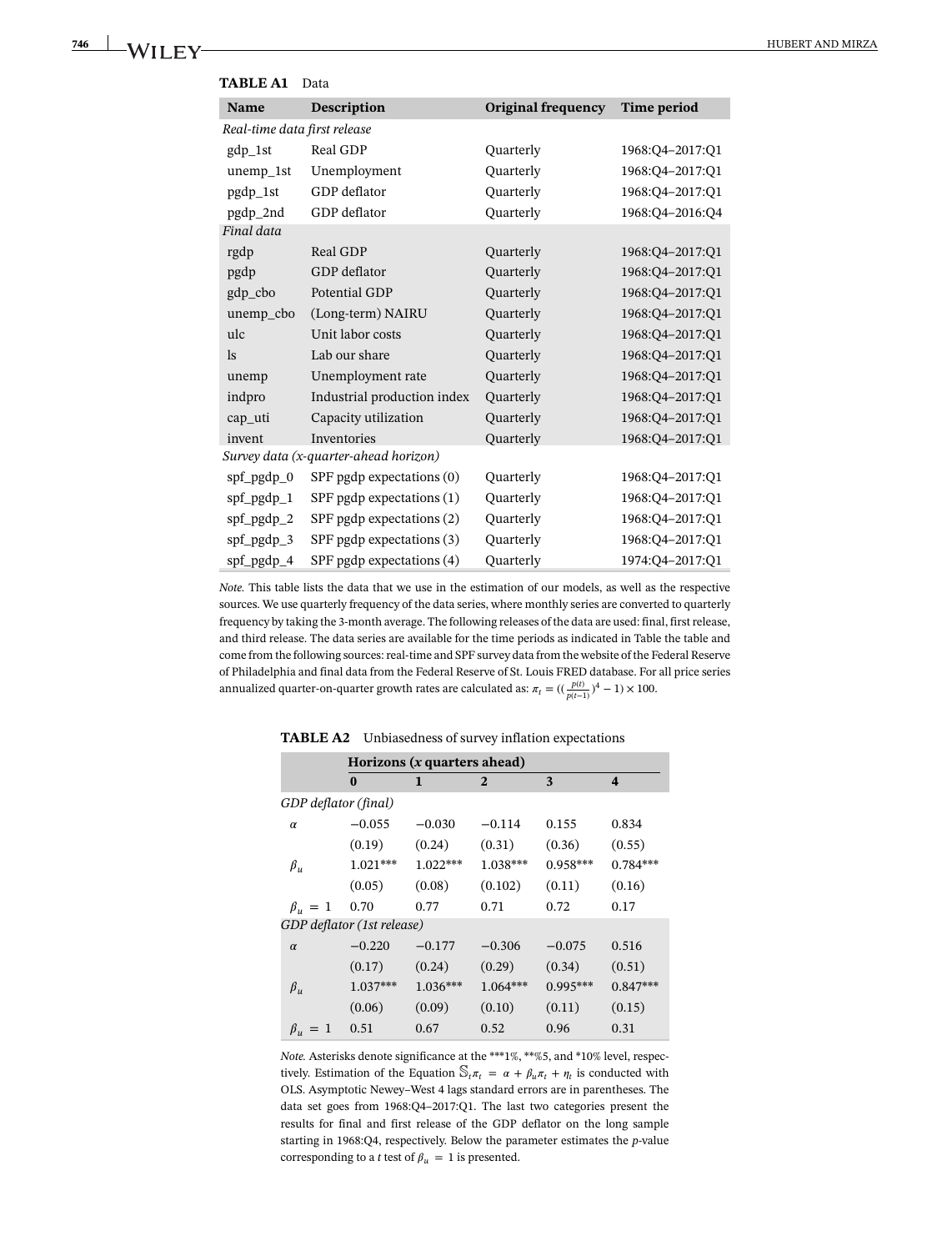|                         | <b>Marginal cost measures</b> |            |            |              |               |               |               |
|-------------------------|-------------------------------|------------|------------|--------------|---------------|---------------|---------------|
| <b>GDP</b> deflator     | $GAP-CF$                      | <b>ULC</b> | LS         | <b>UNGAP</b> | <b>INDPRO</b> | <b>CAPUTI</b> | <b>INVENT</b> |
| $\beta_f$               | $0.750***$                    | $0.714***$ | $0.756***$ | $0.772***$   | $0.755***$    | $0.757***$    | $0.752***$    |
|                         | [0.08]                        | [0.08]     | [0.07]     | [0.07]       | [0.08]        | [0.08]        | [0.08]        |
| $\beta_h$               | $0.262***$                    | $0.197***$ | $0.255***$ | $0.239***$   | $0.257***$    | $0.254***$    | $0.260***$    |
|                         | [0.07]                        | [0.05]     | [0.06]     | [0.06]       | [0.07]        | [0.07]        | [0.07]        |
| δ                       | 0.041                         | $0.087***$ | $0.061**$  | $-0.068*$    | $-0.003$      | $-0.008$      | $-0.000$      |
|                         | [0.03]                        | [0.03]     | [0.03]     | [0.04]       | [0.01]        | [0.01]        | [0.00]        |
| Constant                | $-0.012$                      | 0.070      | 0.003      | 0.041        | $-0.007$      | $-0.011$      | 0.005         |
|                         | [0.09]                        | [0.09]     | [0.09]     | [0.10]       | [0.09]        | [0.09]        | [0.09]        |
| $R^2$                   | 0.94                          | 0.94       | 0.94       | 0.94         | 0.94          | 0.94          | 0.94          |
| $\beta_f + \beta_b = 1$ | 0.62                          | 0.03       | 0.68       | 0.64         | 0.63          | 0.66          | 0.66          |
| Obs.                    | 193                           | 193        | 193        | 193          | 193           | 193           | 193           |

**TABLE A3** Other marginal cost measures

*Note.* Asterisks denote significance at the \*\*\*1%, \*\*5%, and \*10% level. Estimation of Equation 3 (including a constant), is conducted by OLS. Asymptotic Newey–West four lags robust standard errors are in brackets. The sample is 1968:Q4–2017:Q1. The bottom three rows report the number of observations, the  $R^2$  of the regression, as well as the *p*-value of an *F* test for the hypothesis that  $\beta_f + \beta_b = 1$ . The following abbreviations for the marginal cost measures are used: GAP-CF, Christiano–Fitzgerald filter-based output gap; ULC, unit labor costs; LS, labor share; UNGAP, unemployment gap based on CBO's NAIRU; INDPRO, industrial production; CAPUTI, capacity utilization; INVENT, inventories.